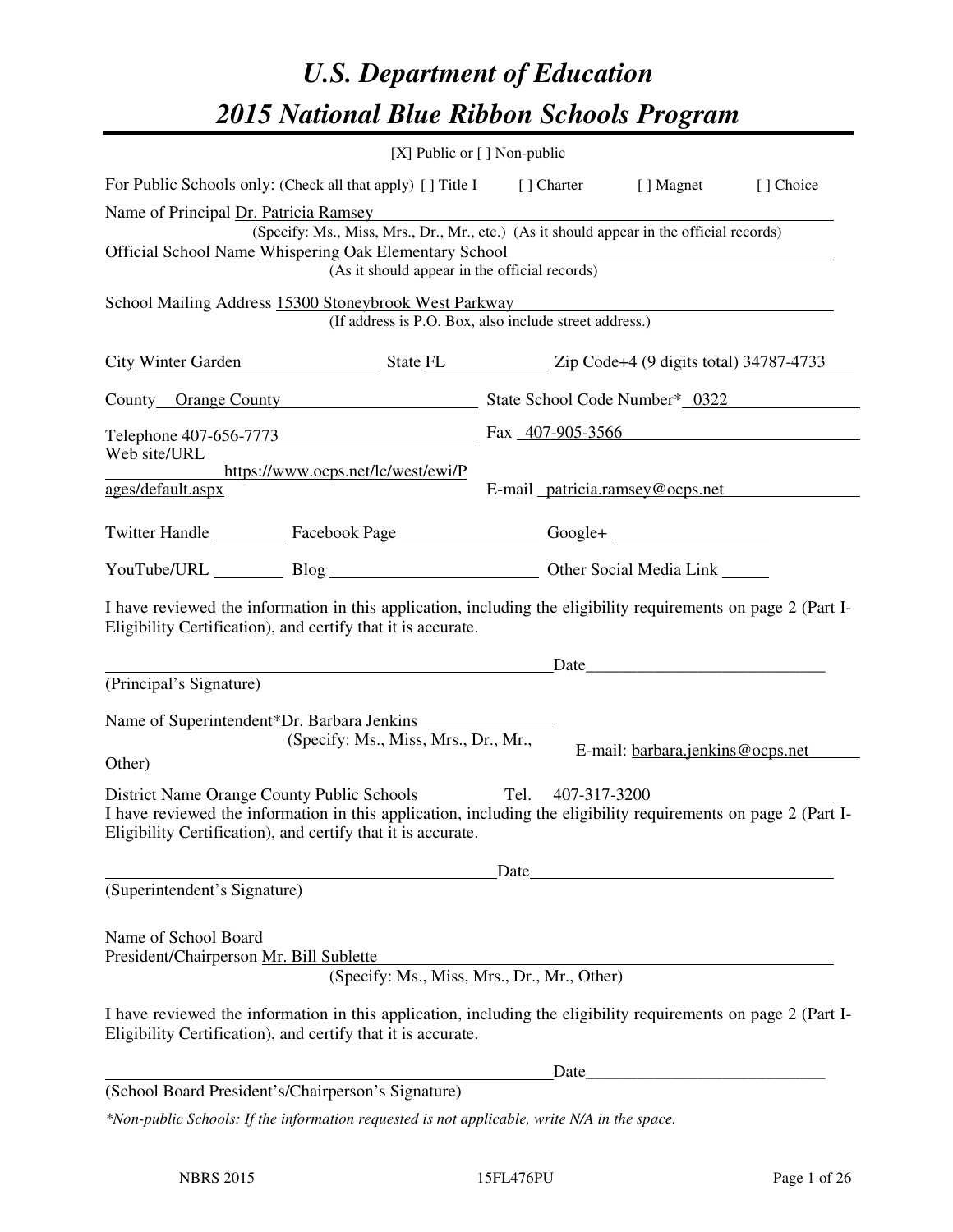#### **Include this page in the school's application as page 2.**

The signatures on the first page of this application (cover page) certify that each of the statements below, concerning the school's eligibility and compliance with U.S. Department of Education and National Blue Ribbon Schools requirements, are true and correct.

- 1. The school configuration includes one or more of grades K-12. (Schools on the same campus with one principal, even a K-12 school, must apply as an entire school.)
- 2. The school has made its Annual Measurable Objectives (AMOs) or Adequate Yearly Progress (AYP) each year for the past two years and has not been identified by the state as "persistently dangerous" within the last two years.
- 3. To meet final eligibility, a public school must meet the state's AMOs or AYP requirements in the 2014-2015 school year and be certified by the state representative. Any status appeals must be resolved at least two weeks before the awards ceremony for the school to receive the award.
- 4. If the school includes grades 7 or higher, the school must have foreign language as a part of its curriculum.
- 5. The school has been in existence for five full years, that is, from at least September 2009 and each tested grade must have been part of the school for the past three years.
- 6. The nominated school has not received the National Blue Ribbon Schools award in the past five years: 2010, 2011, 2012, 2013, or 2014.
- 7. The nominated school has no history of testing irregularities, nor have charges of irregularities been brought against the school at the time of nomination. The U.S. Department of Education reserves the right to disqualify a school's application and/or rescind a school's award if irregularities are later discovered and proven by the state.
- 8. The nominated school or district is not refusing Office of Civil Rights (OCR) access to information necessary to investigate a civil rights complaint or to conduct a district-wide compliance review.
- 9. The OCR has not issued a violation letter of findings to the school district concluding that the nominated school or the district as a whole has violated one or more of the civil rights statutes. A violation letter of findings will not be considered outstanding if OCR has accepted a corrective action plan from the district to remedy the violation.
- 10. The U.S. Department of Justice does not have a pending suit alleging that the nominated school or the school district as a whole has violated one or more of the civil rights statutes or the Constitution's equal protection clause.
- 11. There are no findings of violations of the Individuals with Disabilities Education Act in a U.S. Department of Education monitoring report that apply to the school or school district in question; or if there are such findings, the state or district has corrected, or agreed to correct, the findings.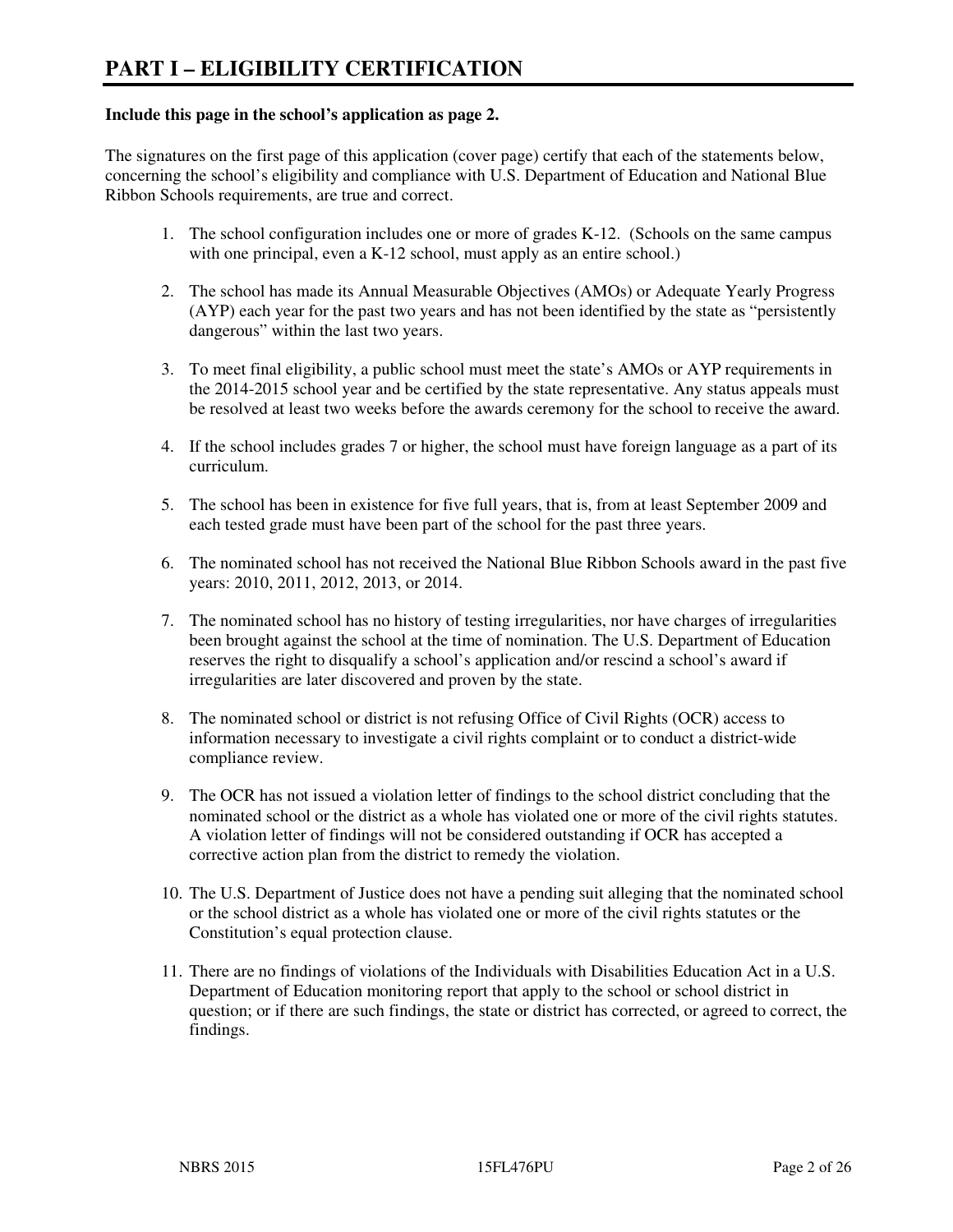# **PART II - DEMOGRAPHIC DATA**

#### **All data are the most recent year available.**

**DISTRICT** (Question 1 is not applicable to non-public schools)

| Number of schools in the district | 126 Elementary schools (includes K-8) |
|-----------------------------------|---------------------------------------|
| (per district designation):       | 35 Middle/Junior high schools         |
|                                   | 19 High schools                       |
|                                   | $0 K-12$ schools                      |

#### 180 TOTAL

**SCHOOL** (To be completed by all schools)

- 2. Category that best describes the area where the school is located:
	- [ ] Urban or large central city
	- [ ] Suburban with characteristics typical of an urban area
	- [X] Suburban
	- [ ] Small city or town in a rural area
	- [ ] Rural
- 3. 10 Number of years the principal has been in her/his position at this school.
- 4. Number of students as of October 1 enrolled at each grade level or its equivalent in applying school:

| Grade                           | # of         | # of Females | <b>Grade Total</b> |
|---------------------------------|--------------|--------------|--------------------|
|                                 | <b>Males</b> |              |                    |
| <b>PreK</b>                     | 38           | 41           | 79                 |
| K                               | 46           | 58           | 104                |
| 1                               | 57           | 67           | 124                |
| $\mathbf{2}$                    | 74           | 57           | 131                |
| 3                               | 70           | 60           | 130                |
| 4                               | 55           | 69           | 124                |
| 5                               | 58           | 61           | 119                |
| 6                               | 0            | 0            | $\theta$           |
| 7                               | 0            | $\theta$     | 0                  |
| 8                               | $\theta$     | $\theta$     | 0                  |
| 9                               | $\theta$     | $\theta$     | 0                  |
| 10                              | 0            | 0            | 0                  |
| 11                              | 0            | 0            | 0                  |
| 12                              | 0            | 0            | 0                  |
| <b>Total</b><br><b>Students</b> | 398          | 413          | 811                |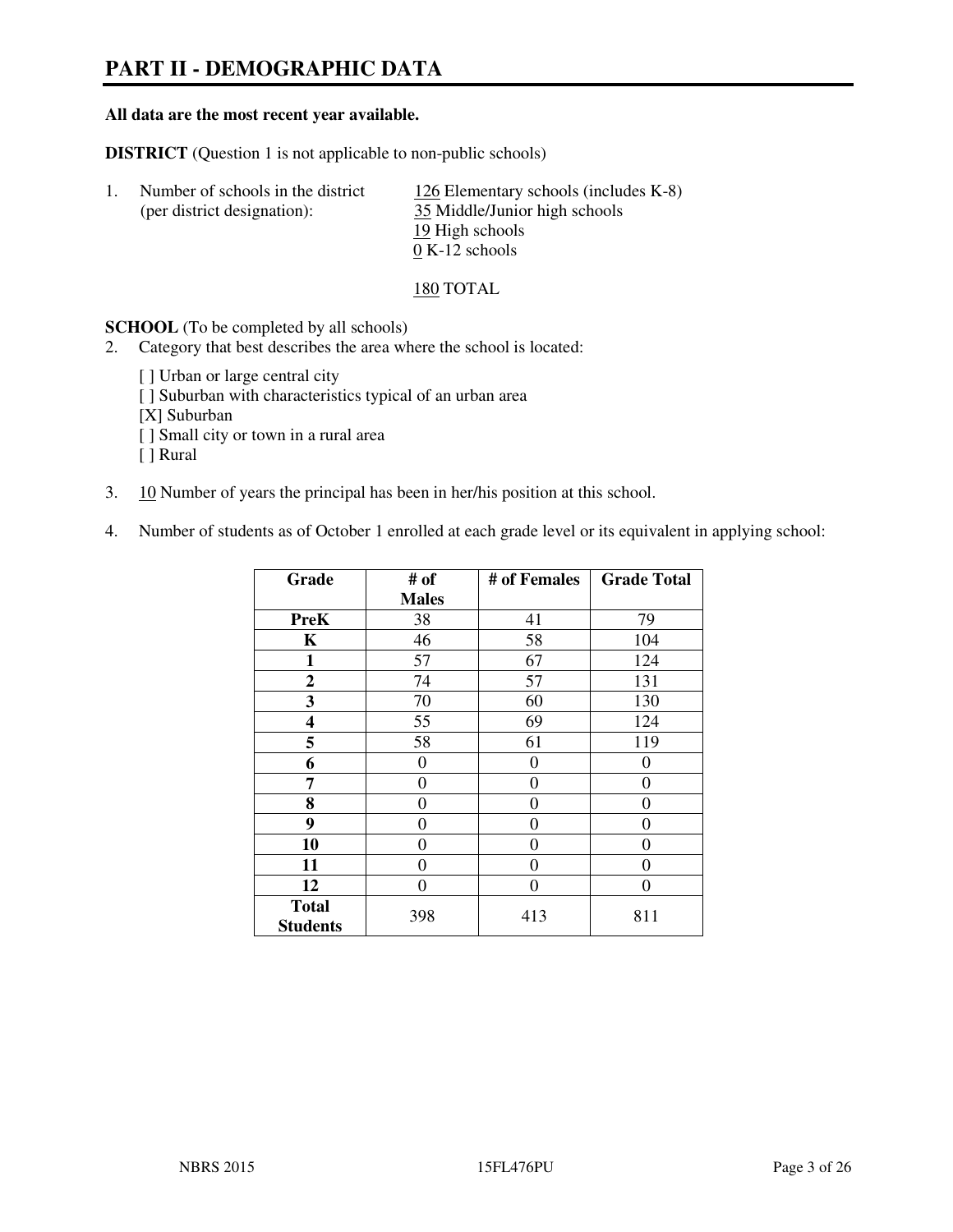the school: 10 % Asian

5. Racial/ethnic composition of 1 % American Indian or Alaska Native 10 % Black or African American 22 % Hispanic or Latino 1 % Native Hawaiian or Other Pacific Islander 53 % White 3 % Two or more races **100 % Total** 

(Only these seven standard categories should be used to report the racial/ethnic composition of your school. The Final Guidance on Maintaining, Collecting, and Reporting Racial and Ethnic Data to the U.S. Department of Education published in the October 19, 2007 *Federal Register* provides definitions for each of the seven categories.)

6. Student turnover, or mobility rate, during the 2013 - 2014 year: 12%

This rate should be calculated using the grid below. The answer to (6) is the mobility rate.

| <b>Steps For Determining Mobility Rate</b>         | Answer |
|----------------------------------------------------|--------|
| $(1)$ Number of students who transferred to        |        |
| the school after October 1, 2013 until the         | 56     |
| end of the school year                             |        |
| (2) Number of students who transferred             |        |
| <i>from</i> the school after October 1, 2013 until | 43     |
| the end of the school year                         |        |
| (3) Total of all transferred students [sum of      | 99     |
| rows $(1)$ and $(2)$ ]                             |        |
| (4) Total number of students in the school as      | 812    |
| of October 1                                       |        |
| $(5)$ Total transferred students in row $(3)$      | 0.122  |
| divided by total students in row (4)               |        |
| $(6)$ Amount in row $(5)$ multiplied by 100        | 12     |

7. English Language Learners (ELL) in the school: 8 %

70 Total number ELL

 Number of non-English languages represented: 28 Specify non-English languages: American Sign Langauge, Arabic, Armenian Hayeren, Cantonese, Chinese Hakka, Creole, Danish, Eskimo, French, German, Gujarati, Hindi, Hungarian Magyar, Kannada, Korean Choson-O, Malayalam, Mandarin, Marathi, Polish, Portuguese, Rumanian Romanian, Russian, Spanish, Tagalog, Tamil, Thai, Urdu, Vietnamese

8. Students eligible for free/reduced-priced meals:  $28\%$ Total number students who qualify: 214

#### **Information for Public Schools Only - Data Provided by the State**

The state has reported that 28 % of the students enrolled in this school are from low income or disadvantaged families based on the following subgroup(s): Students eligible for free/reduced-priced meals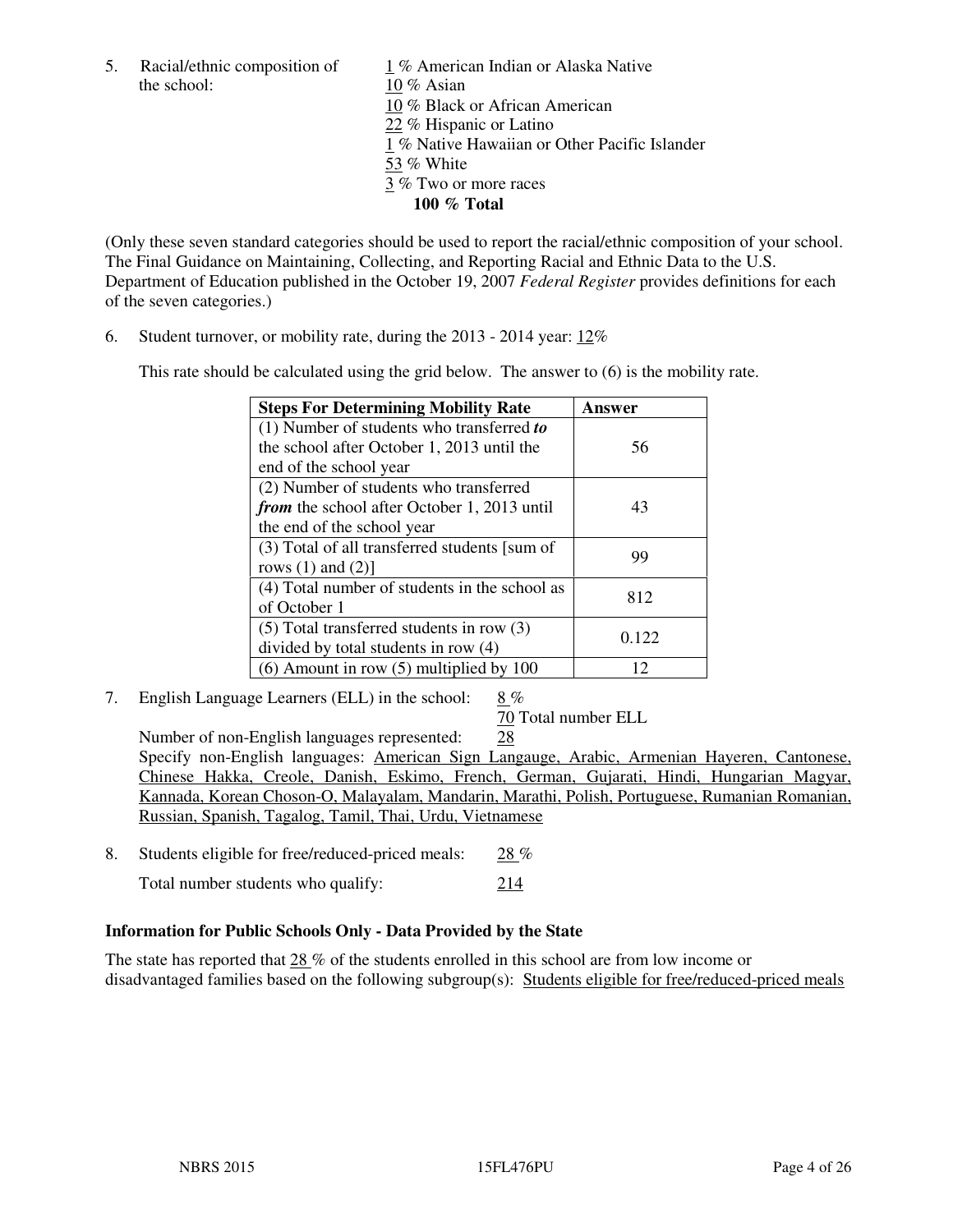173 Total number of students served

Indicate below the number of students with disabilities according to conditions designated in the Individuals with Disabilities Education Act. Do not add additional categories.

| <u>marritano with Disachitity Buatanon ritti Do not auu auunchai talegorito.</u> |                                         |
|----------------------------------------------------------------------------------|-----------------------------------------|
| 9 Autism                                                                         | 3 Orthopedic Impairment                 |
| 0 Deafness                                                                       | 10 Other Health Impaired                |
| 0 Deaf-Blindness                                                                 | 28 Specific Learning Disability         |
| 1 Emotional Disturbance                                                          | 28 Speech or Language Impairment        |
| 0 Hearing Impairment                                                             | 1 Traumatic Brain Injury                |
| 4 Mental Retardation                                                             | 0 Visual Impairment Including Blindness |
| 38 Multiple Disabilities                                                         | 20 Developmentally Delayed              |
|                                                                                  |                                         |

10. Use Full-Time Equivalents (FTEs), rounded to nearest whole numeral, to indicate the number of personnel in each of the categories below:

|                                       | <b>Number of Staff</b> |
|---------------------------------------|------------------------|
| Administrators                        |                        |
| Classroom teachers                    | 45                     |
| Resource teachers/specialists         |                        |
| e.g., reading, math, science, special | 13                     |
| education, enrichment, technology,    |                        |
| art, music, physical education, etc.  |                        |
| Paraprofessionals                     | 10                     |
| Student support personnel             |                        |
| e.g., guidance counselors, behavior   |                        |
| interventionists, mental/physical     |                        |
| health service providers,             | 3                      |
| psychologists, family engagement      |                        |
| liaisons, career/college attainment   |                        |
| coaches, etc.                         |                        |
|                                       |                        |

11. Average student-classroom teacher ratio, that is, the number of students in the school divided by the FTE of classroom teachers, e.g.,  $22:1 \quad 17:1$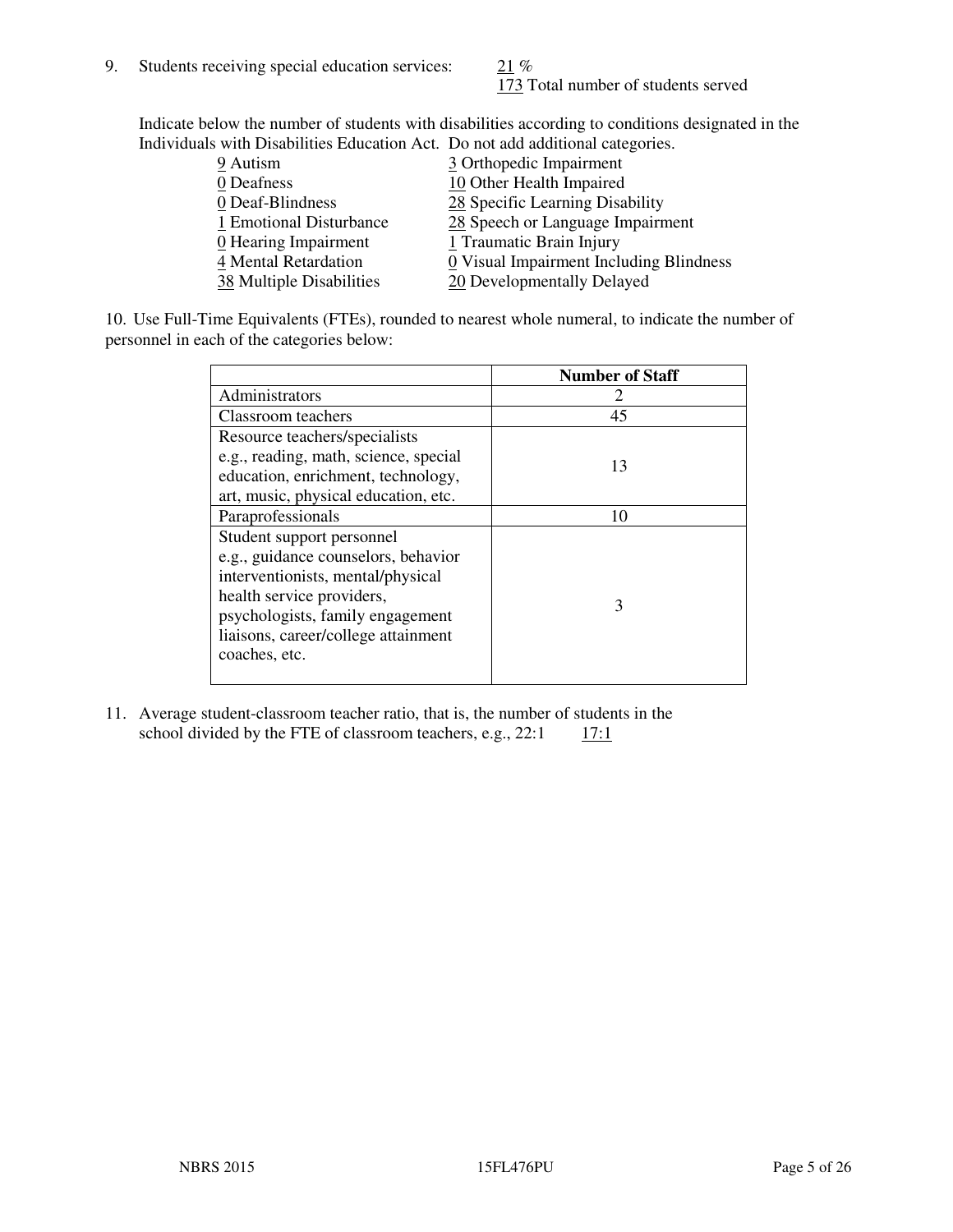12. Show daily student attendance rates. Only high schools need to supply yearly graduation rates.

| <b>Required Information</b> | 2013-2014     | 2012-2013       | 2011-2012 | 2010-2011 | 2009-2010 |
|-----------------------------|---------------|-----------------|-----------|-----------|-----------|
| Daily student attendance    | 96%           | $96\%$          | 96%       | 95%       | 96%       |
| High school graduation rate | $\gamma_{\%}$ | $\mathcal{V}_o$ | $0\%$     | 0%        | 0%        |

#### 13. **For schools ending in grade 12 (high schools)**

Show percentages to indicate the post-secondary status of students who graduated in Spring 2014

| <b>Post-Secondary Status</b>                  |       |
|-----------------------------------------------|-------|
| Graduating class size                         |       |
| Enrolled in a 4-year college or university    | በ‰    |
| Enrolled in a community college               | $0\%$ |
| Enrolled in career/technical training program | $0\%$ |
| Found employment                              | $0\%$ |
| Joined the military or other public service   | 0%    |
| Other                                         |       |

14. Indicate whether your school has previously received a National Blue Ribbon Schools award. Yes No X

If yes, select the year in which your school received the award.

15. Please summarize your school mission in 25 words or less: Lead our students to success with the support and involvement of families and community to become the top producer of high-performing students in the Nation.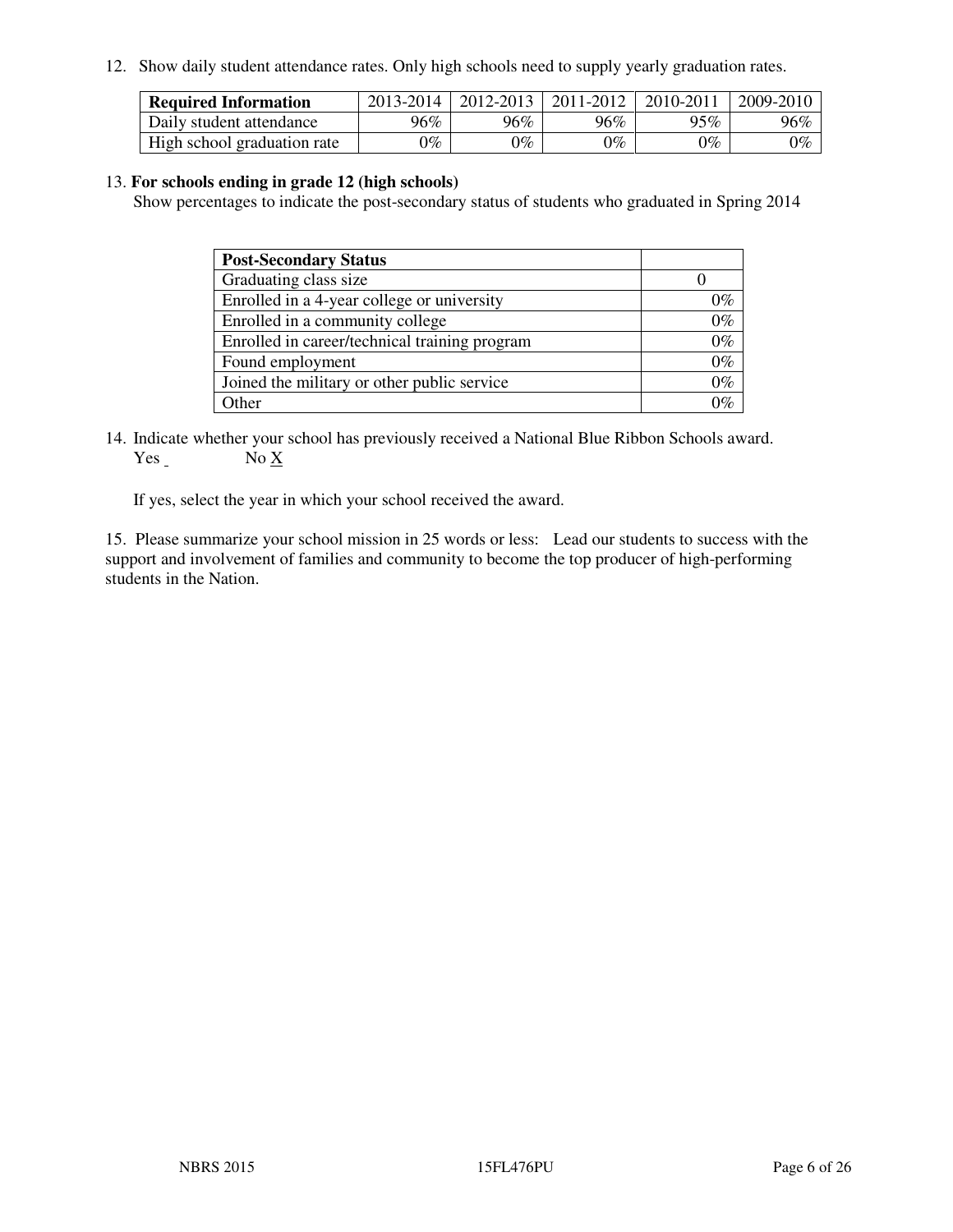# **PART III – SUMMARY**

Whispering Oak Elementary is located in West Orange County. The Wildcat Family includes students from Pre-K through fifth grade. Our diverse population is composed of approximately 53% white, 22% Hispanic or Latino, 10% black or African American, 10% Asian, 1% American Indian or Alaska Native, 1% Native Hawaiian or other Pacific Islander, and 3% two or more races. Approximately, 28% of our students qualify for free or reduced lunch, 8% are identified as ELL students and 21% are in exceptional education programs which include gifted, speech/language, specific learning disabilities or varying exceptionalities. The school opened in 2005-2006 with a population of 1,000+ students, well exceeding expectation, reaching nearly 1,500 at one point; after three relief schools, we currently have 811 students.

Our school has earned a grade of "A" every year since opening. This past year, our school ranked within the top 15 in the state out of approximately 2000 elementary schools, based on test scores. Since our inaugural year, volunteers have been an essential component of our school's success helping us receive both the "Five Star School Award" from the Florida Department of Education and the "Golden School Award" each year for parental involvement, business support and community outreach activities.

The leadership team develops a theme each school year to set the focus and maintain our sense of school family. This family atmosphere fosters respect and trust and sets the tone for strong interpersonal relationships among students, staff and community. This past year the theme was "Building the Leader in Me" with an emphasis on providing a variety of leadership opportunities for our students. A few examples are our National Elementary Honor Society sponsoring "Pasta for Pennies" by collecting money schoolwide for leukemia and lymphoma cancer research, our student council preparing and serving meals for families staying at the Ronald McDonald House, where families from out of town stay when children are critically ill, and our entire school participating in "Jump Rope for Heart" raising money for the American Heart Association. These leadership opportunities create life changing moments that help students realize they can make a difference in the lives of others.

Our teachers provide a rich and robust academic environment, implementing strategies that encourage students to persevere and celebrate the feeling of challenge. Another goal is to promote a climate that stimulates life-long learning through professional development and differentiated study within our gradelevel Professional Learning Communities for teachers as well as our students. Another area of distinction that appeals to our community is the enrichment cluster classes on each grade for our gifted and advanced students. These classes enable students to excel at a faster pace and experience real world enrichment activities that meet the unique cognitive, social and emotional needs of high performing students.

Another key component of our vision is the integration of technology throughout the day as we prepare students for the future. Each class is equipped with a SMART Board, document camera, projector, audio enhancement and four or five computers. Our Pre-K and VE classes also have iPads to support instruction. This is essential as we prepare our students for careers we can't even imagine.

And finally, analyzing assessment data, student by student, we focus on what students know, what they need to learn, and how we can close any achievement gaps. Teachers and the leadership team meet regularly to discuss trends and collaborate on strategies that tailor instruction to meet the needs of all students. This focus on student achievement has helped us excel academically and make great gains closing the learning gaps. We will not give up until every student is successful!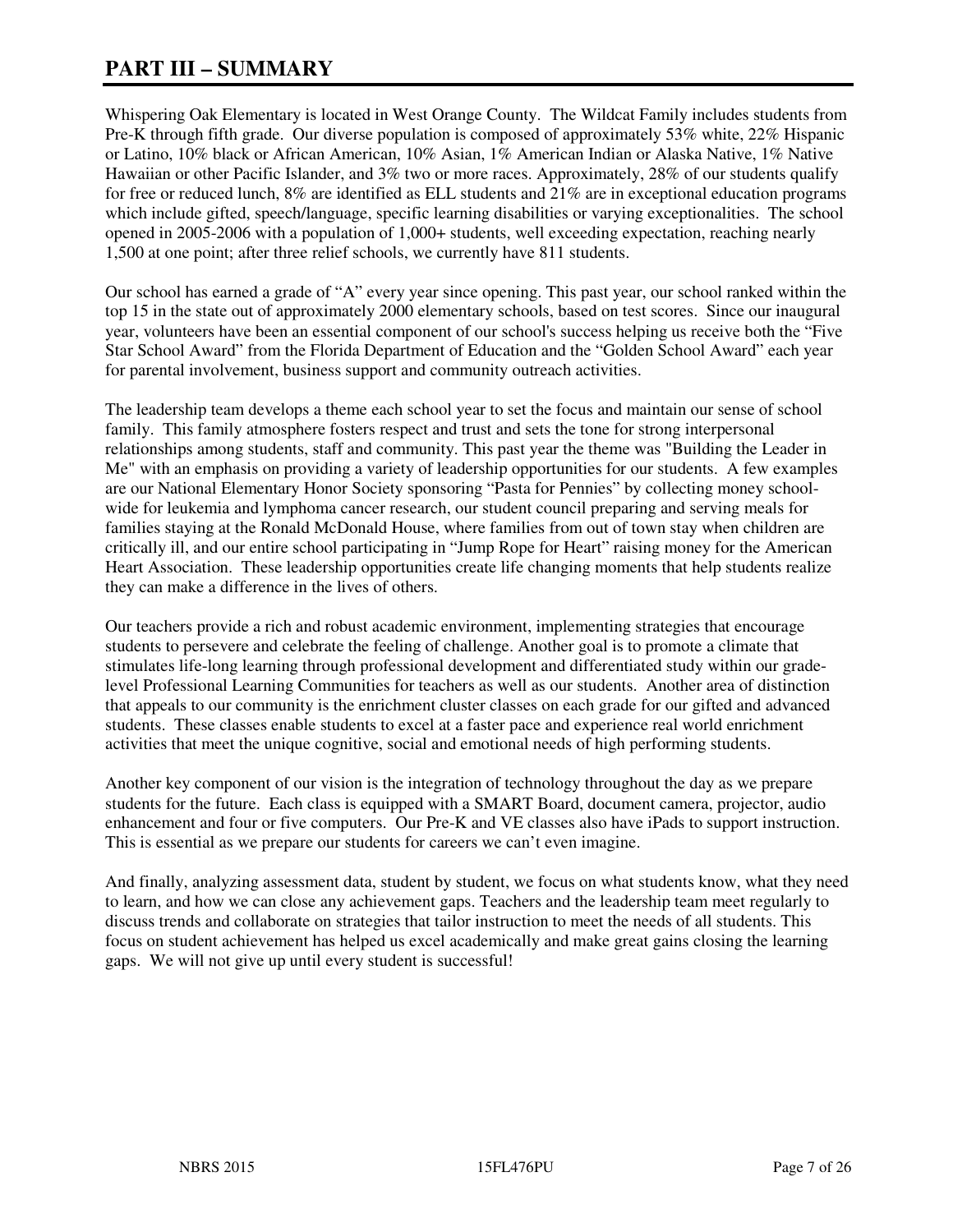## **1. Core Curriculum:**

In order to achieve academic success, students must be able to read and understand a variety of text. Our mission is to provide all teachers with the necessary resources and support to ensure that all students learn to read fluently and have positive attitudes about themselves as proficient readers and thinkers in all content areas. Through the use of our core curriculum reading program developed by Houghton Mifflin, our teachers provide whole group standards-based instruction. Our teachers differentiate instruction through the implementation of guided reading groups. Groups are created based on student needs which allows for flexibility in grouping depending on lesson content. A continuation of skills presented in whole group is reinforced and practiced in guided reading and feedback is provided. The teacher leads students to reflect on learning in this small group setting. Literacy Stations provide independent or collaborative learning opportunities. Levels of English proficiency drive activities for ELLs to address language acquisition. Comprehensive and supplemental materials agreed upon and included in the District K-12 Reading Plan are followed based on the district's scope and sequence.

Lexia and Reading Plus are both web-based, individualized reading curriculum that is used to support K-5 students in reading. Lexia provides practice for K-2 students in foundational reading skills with teacher-led lessons for students needing extra support. Our 3-5 students use Reading Plus as an intervention that prepares them to engage with complex text by developing all three dimensions of successful readers: capacity, efficiency, and motivation.

Whispering Oak students are given writing opportunities within all content areas K-5. Teachers implement Core Connections Writing to prepare our students to be lifelong writers and also in preparation for the Florida writing assessment. No matter the content area or the purpose, our students are taught that focused organized writers write for clear purposes and fully elaborate their points. Core Connections provides a clear, effective model of instruction, thus allowing our student writers to excel in any application.

Houghton Mifflin Harcourt is the publisher of our district's mathematics series, Go Math! in grades K-5. The mathematics instructional block includes whole group instruction and small group guided instruction as well as center-based activities. Daily lessons incorporate the eight standards of mathematical practices with an emphasis on hands-on instruction, vocabulary, problem solving with real world connections and daily practice in fluency. FASTT Math is web-based individualized math fluency program that students utilize in grades K-5 to increase fluency on basic math computation. The students use a variety of strategies to help deepen number sense; examples include the use of manipulatives and problem solving in collaborative teams. Students are encouraged to solve mathematical problems and provide step-by-step details on the method or strategy they used to solve the problem, and often instructed to find more than one way to solve a problem. Our mathematical instruction is differentiated to meet the needs of all students.

The social studies curriculum utilized at our school varies by grade level. In grades pre-K-2, the Scott Foresman Social Studies Florida is used, in grades 3-4 the McGraw-Hill Florida Social Studies is utilized and in 5th grade Pearson My World Social Studies. These are aligned to the state standards and tied into our ELA standards which cover topics that range from community in kindergarten through United States history in 5th grade.

Houghton Mifflin is the publisher of our K-5 science curriculum, Science Fusion. The central focus of the science curriculum to ensure that all students are able to learn the skills and strategies of a scientific problem-solver. We strive to promote excellence and innovation in science teaching and learning for all. Our science curriculum is rich in both science content and process. The content framework in science enables students to acquire understanding of the world around them. This framework includes concepts, principles, facts, laws, and theories which comprise the body of scientific knowledge. Science process skills are lifelong learning processes that can be applied to any subject for understanding and explanation. These processes include: observing, classifying, measuring, comparing and contrasting, communicating,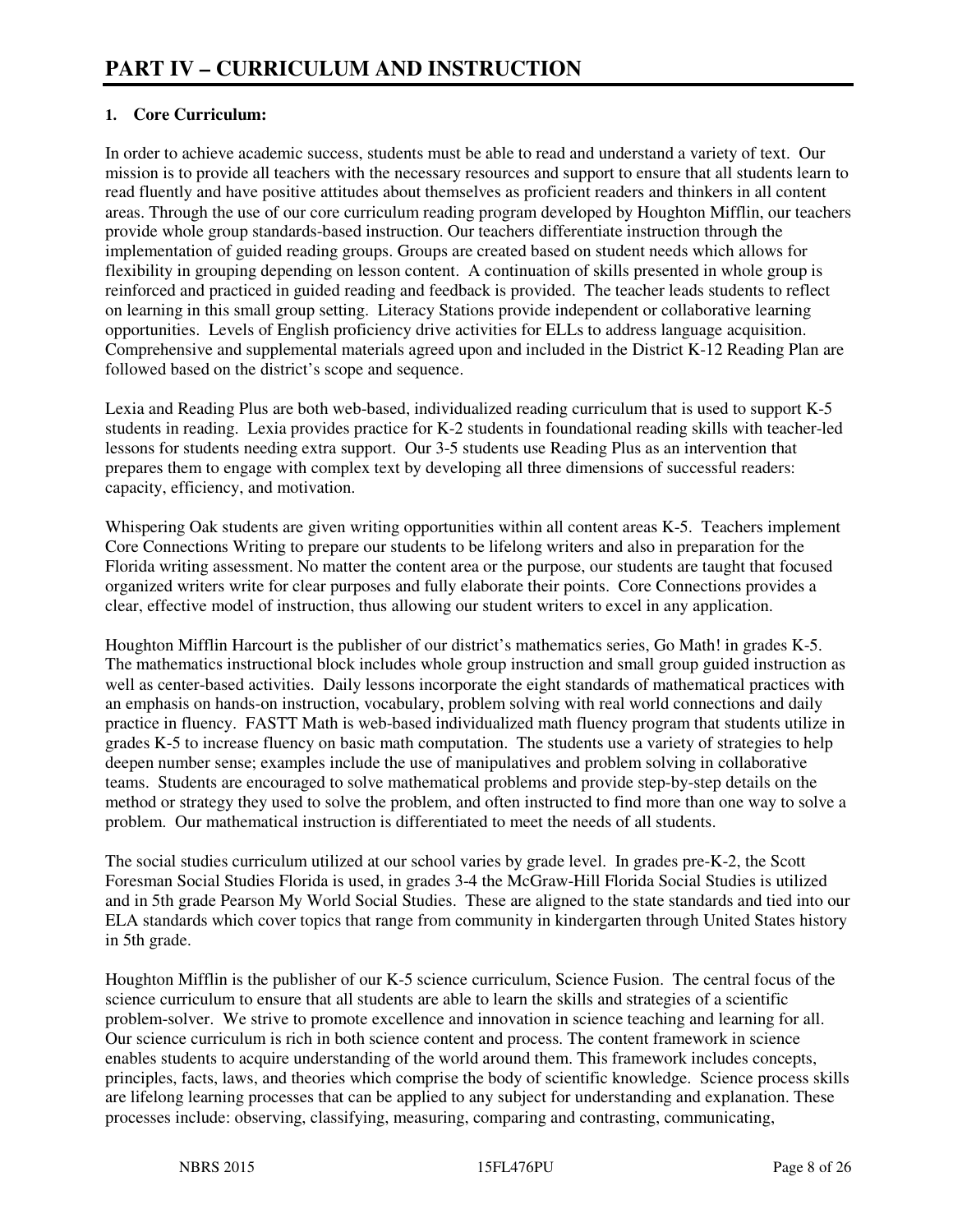predicting, hypothesizing, inferring, identifying/manipulating variables, interpreting/analyzing data, and drawing conclusions. All science curriculum is aligned with the Florida Standards.

Early childhood education is essential to readiness and a successful transition to kindergarten. Our school provides the strong educational foundations to meet developmental needs through our VPK and VE Pre-K programs. We have 86 students enrolled in VPK and VE Pre-K and five of those students are dual enrollments. The VE Pre-K curriculum encompasses the following: Beyond Centers-Circle Time (Core Curriculum), Read It Again (Language-Based Literacy), Incredible Years and Handwriting without Tears. The VPK uses DLM Early Childhood Express curriculum. These early childhood programs provide the students with natural environments for optimal-learning opportunities and peer engagement and are an essential element to our school's success!

## **2. Other Curriculum Areas:**

Every grade level participates in special area classes on a rotating basis every six days, promoting the development of the whole child by engaging them physically, artistically, and creatively.

Children's lives are enriched at Whispering Oak through their visual arts class. We believe that every student should have the opportunity to develop their own innate creativity and learn to respect the creative expressions of others. Our students are provided a quality, sequential, standards-based instruction in order to develop the 21st century skills necessary for jobs of the future. The students gain and apply knowledge in these areas of focus: critical thinking/reflection; historical/global connections; innovation, technology, organizational structure/skills, techniques, and processes. Connections between Whispering Oak art lessons and other disciplines strengthen learning and enable the students to transfer knowledge and skills to and from other fields. Our students are also given opportunities to extend their visual art experiences through Art Club, art shows, and visual arts-based field trips.

The STEM Lab uses a problem-based learning model with a student-centered approach. Students are provided the opportunity to develop life skills as well as gain experience with various careers through hands-on projects and activities. Learning targets and goals correlate with the Florida Standards and support information being learned in the regular classroom. The goal is for students to gain greater understanding of the content and increase retention through real-world experiences. The STEM Lab integrates all subject areas, increases students' confidence, and allows them to take more ownership of their learning. They work collaboratively to accomplish various design challenges and tasks, as well as interact with new content in ways that promote higher level thinking. A few examples of activities that have been incorporated are: designing model homes that use solar energy and measuring the efficiency of the design for heating and cooling; exploring aerodynamics through a kite unit of study; exploring computer program design; and having fun with robotics. Engineers are invited to speak to our fourth and fifth graders and field trips are provided to explore opportunities in technical fields to enhance instruction.

Physical Education at Whispering Oak Elementary engages the students and shows them how being active and staying healthy can be fun and something they can enjoy forever. Physical Education provides students the opportunity to work on sports skills along with lifetime health and fitness through movement. Our students are provided a quality standards-based instruction to help guide them to living a physically active lifestyle. The students gain knowledge through these three areas of focus: movement competency, cognitive abilities and lifetime fitness. These standards are implemented through a curriculum called SPARK (Sports, Play, and Active Recreation for Kids). Using many resources and movement, the students learn the importance of staying active and healthy along with cooperation and sportsmanship. These are the skills and knowledge that will empower them throughout their lives. Each year the students come together during our annual Field Day event to showcase the sport and fitness skills they have been working on all year.

The music program is full of opportunities for our students. When they come to class, they are learning from a sequentially planned set of benchmarks designed specifically for each grade level. Students in all grades experience a variety of activities including movement, singing, rhythm and steady beat knowledge and instrument play. Students not only learn through speech, singing, movement and play, but they also have the ability to collaborate with their classmates and create their own music and movement. Through song,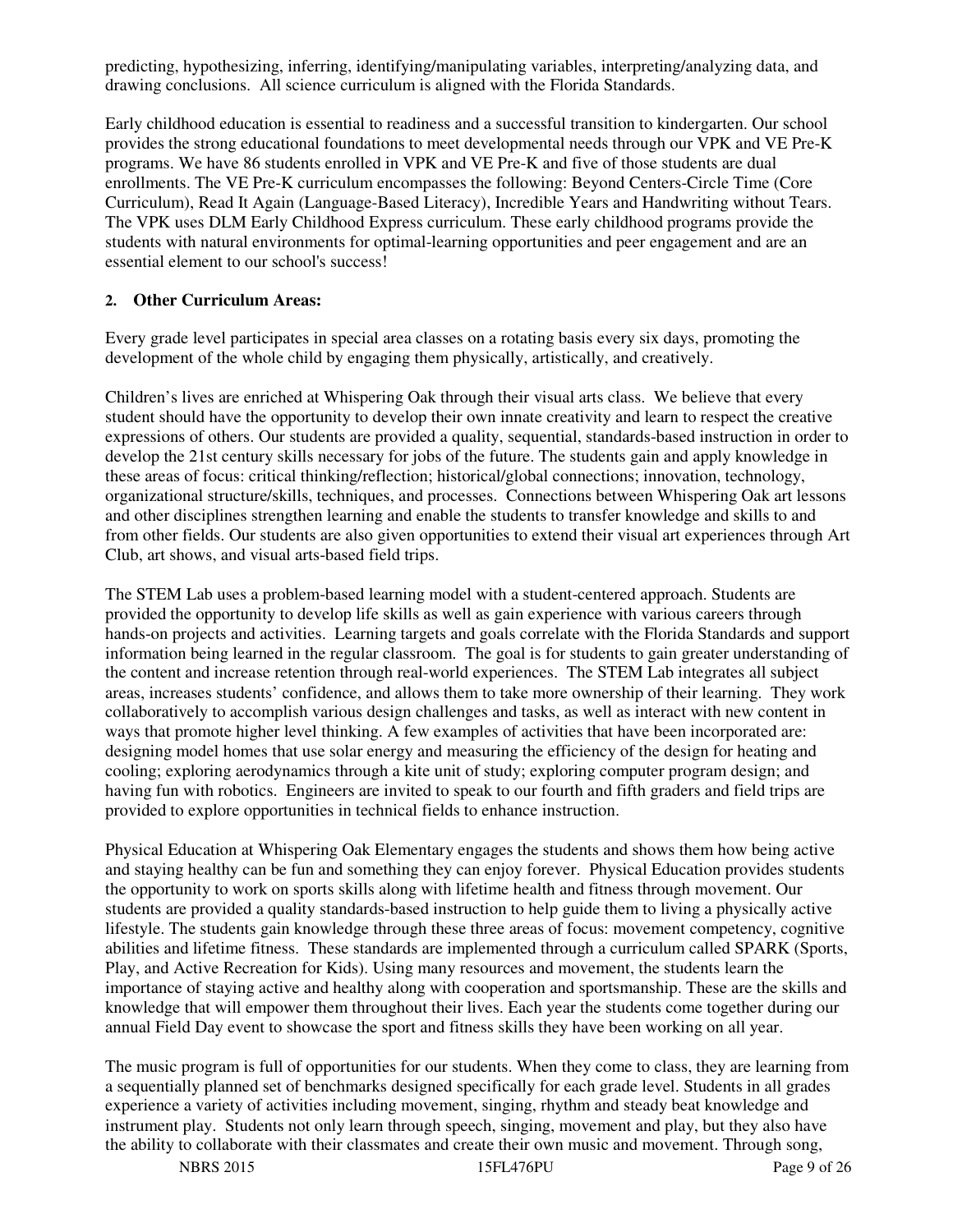rhythm, listening and instruments, students also practice their skills in language arts, math, history and science. In addition to weekly music instruction, all students participate in an annual music performance. This showcases the skills they have learned throughout the year. We also have a 4th and 5th grade chorus that meets after school for students that are interested in expanding their vocal skills and have several opportunities to perform are provided throughout the year.

#### **3. Instructional Methods and Interventions:**

The challenge is to meet the social, emotional, and academic needs of our diverse student population. We have found success by departmentalizing in fifth grade to ensure we meet the level of rigor required by having teachers with expertise in the content areas. This year we have expanded that model to include fourth grade. Our students have also benefited from exposure to the instructional wisdom of more than one teacher. We provide gifted and talented cluster classes on each grade level. These classes allow students to excel at a faster pace, and experience real world enrichment activities to challenge the unique cognitive, social and emotional needs of these high performing students. When creating class rosters, a core of three groups, close in ability level, are formed to enhance small group instruction that challenges all students. Marzano strategies that have been proven highly effective are implemented in grades pre-K through five to enhance academic success. Students are engaged through cooperative groups, technology, hands-on activities, virtual field trips, visualization, direct instruction, the "I Do, We Do, You Do" approach and many other successful practices.

To decrease disproportionate classification in exceptional student education our school uses the Multi-Tiered System of Supports (MTSS). This ensures that instruction at the appropriate level to accelerate the performance of struggling students is implemented to achieve and exceed proficiency. There are three tiers in the MTSS process:

- Tier I focuses on the Florida Standards and monitoring the students to ensure all students reach and/or exceed the district and state proficiency levels.
- Tier II is what "some" students receive in addition to Tier I instruction. The purpose of Tier II instruction is to support and improve student performance.
- Tier III is what "few" students receive and it's the most intense service level provided to a struggling student. It is usually a very small group or one-on- one instruction on top of Tier I and Tier II. The purpose of Tier III is to help the student overcome significant barriers to learning academics and/or behavior skills.

The students we teach are digital learners and our goal is to give students the skill set needed to prepare them for high-growth, high demand jobs in a global economy by integrating technology within their learning. Daily our students are using computers to not only sharpen their skills but to seek information and communicate with others throughout the world.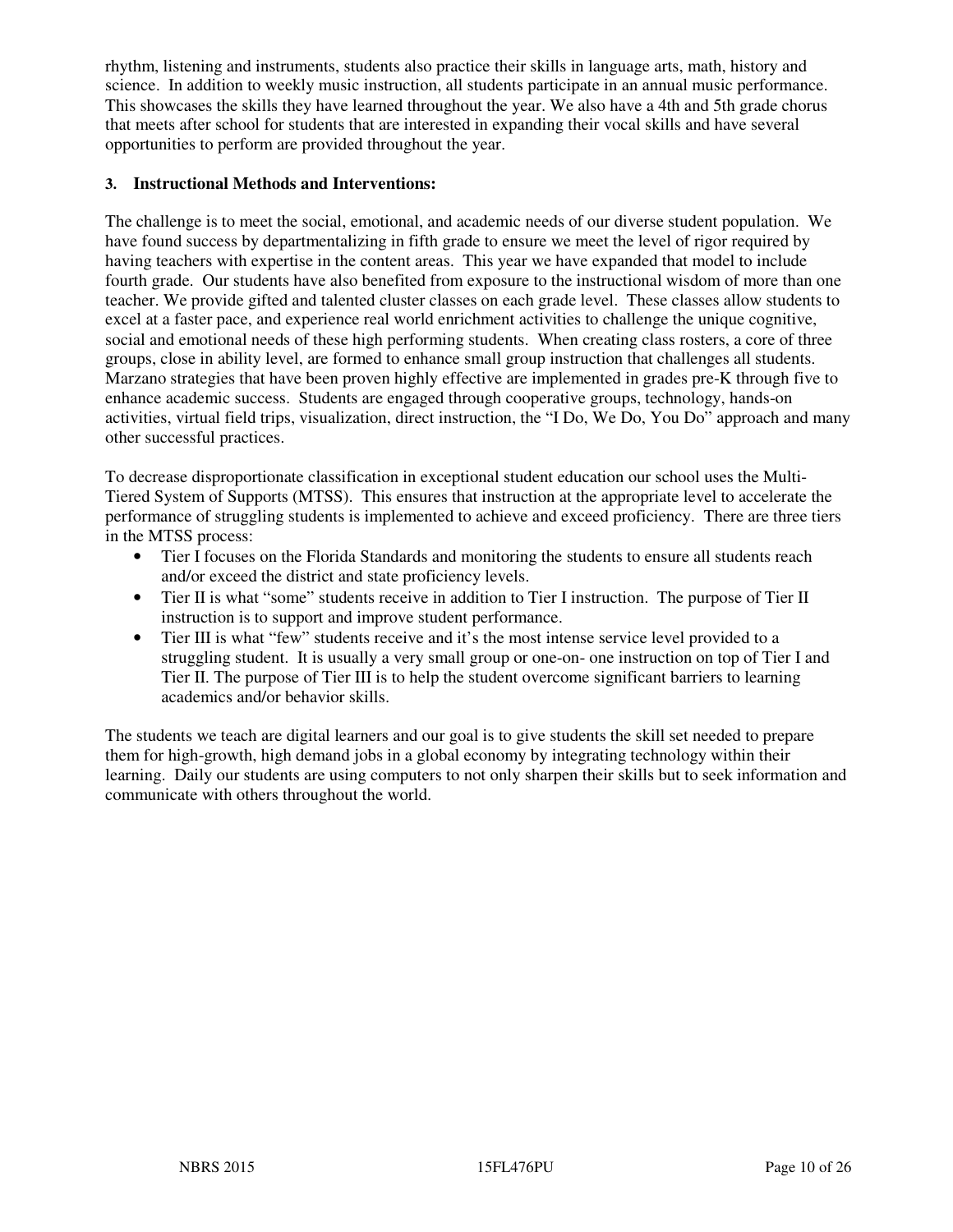#### **1. Assessment Results Narrative Summary:**

In 2010 and 2011, the Florida Comprehensive Assessment Test (FCAT) was based on the Sunshine State Standards but in 2012 Florida revised the state test to FCAT 2.0, based on the Next Generation Sunshine State Standards. This new version increased the depth and rigor. With these changes, our school had a decrease in students scoring at the proficient rating by 10% in reading and 21% in mathematics the first year. After the initial drop transitioning to the new standards, our students increased achievement levels steadily resulting in a 14% increase in reading proficiency rates and a 21% increase in math this past year.

Our vision is for all students to reach academic success so interventions are focused on the bottom 30%. Between 2011 and 2014 our school has closed the achievement gap between students on free or reduced lunch and those not on free or reduced lunch from a 27.8% gap to a -0.4% gap in math and in reading from 29.4% to 3.7%. The gap between ELL and non-ELL students has closed from 11.9 to 5.1% in math and 21.7% to 11.3% in reading. The gap between our ESE students and non-ESE students changed from 46.2% to 11.8% in math and from 54% to 40% in reading. We have also decreased the achievement gap between our racial demographic groups. The gap between our white and black students has decreased from 28.1% to 9.5% in math and from 26.7% to 15.7% in reading. The gap between our white and Hispanic students has decreased from 15.2% to 5.4% in math and from 17.2% to 9.5% in reading. Our teachers continue to offer extra tutoring sessions for all struggling students to give them the extra attention needed because our goal is to help every student achieve academic success.

#### **2. Assessment for Instruction and Learning and Sharing Assessment Results:**

Academic success for all students requires a consistent focus on data, an instructional staff intent on increasing the effectiveness of practice through professional development and solid research-based content. Several measures are used to monitor student achievement school-wide. Two computer based programs are implemented with fidelity and with incredible results providing differentiated instruction for all students from Pre-K to fifth grade. Lexia provides explicit, systematic learning in the six areas of reading and delivers norm-reference performance data for analysis. Reading Plus helps students increase silent reading efficiency, capacity and effectiveness by engaging students with a variety of genres and increasingly complex tests. FASTT Math, another computer based program helps student's increase fluency in math facts enabling them to be more successful while tackling rigorous math problems. All of these programs are web-based so parents can also monitor at home and differentiated based on the needs of the student.

The teachers meet regularly to collaborate and review data with our instructional coaches and administration. Along with the computer data, our intermediate students take district benchmark assessments quarterly to monitor progress on state standards. The data drives instruction, intervention and enrichment. We offer a number of academic opportunities before and after school, such as Math/STEM Teams, Robotics, Art, Reading, Running Club, Chorus, Spanish, Bricks for Kids, Instrumental Instruction and Drama. These enrichment activities help us provide a well-rounded academic environment that stimulates success. Our teachers make themselves available before and after school to provide extra assistance. We emphasize the importance of hard work, perseverance and a belief that our ability and competence will grow with more effort. The attitude we foster is that hard work makes a difference and with our phenomenal team of teachers, staff, students, parents and community we are making a difference one student at a time.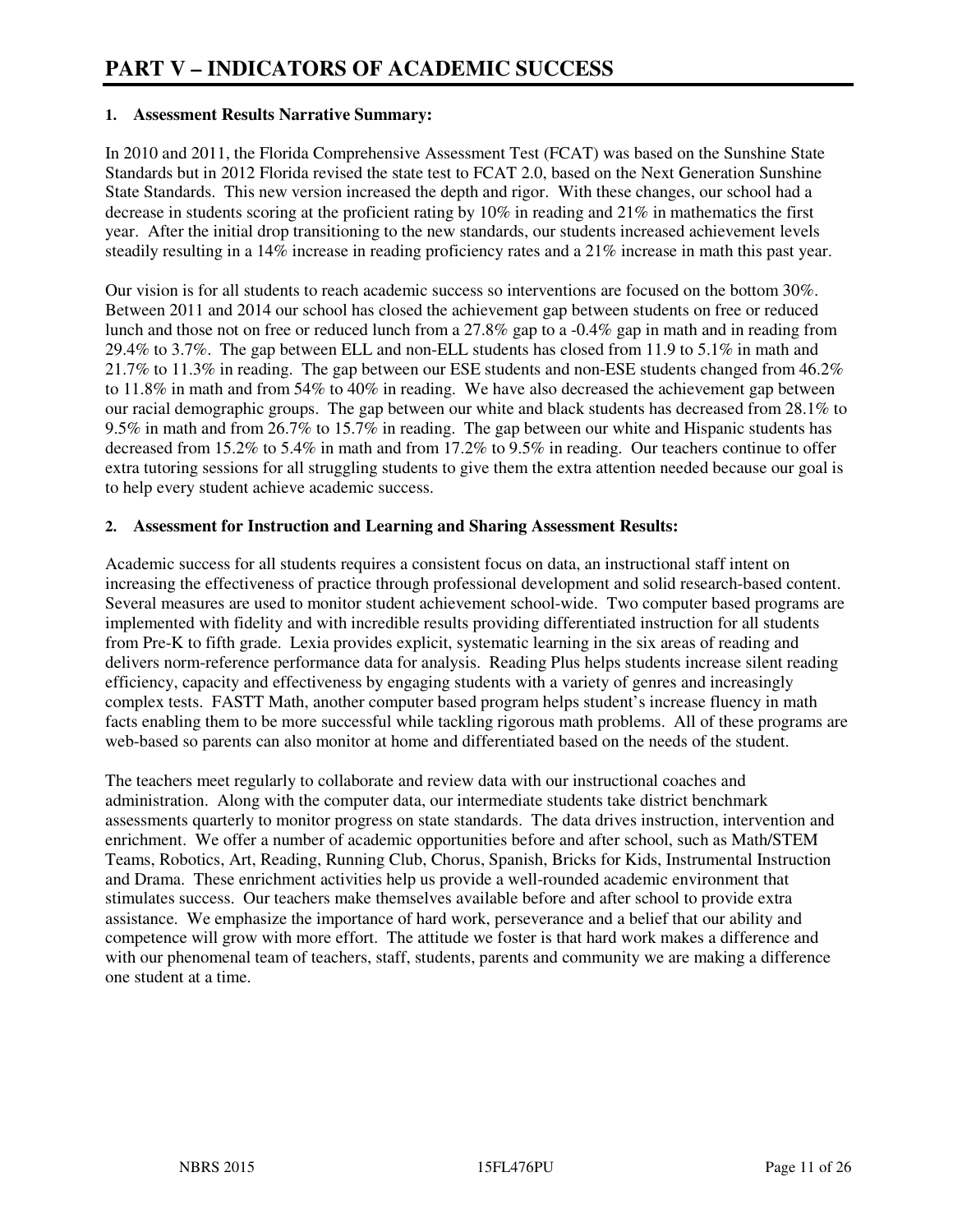## **1. School Climate/Culture**

Whispering Oak Elementary School opened in 2005/2006 with an expected population of 600 students and surpassed that mark to reach over 1000 students the first year, necessitating the addition of 16 "learning cottages." By the second year another 33 learning cottages and a second cafeteria had to be added to meet the needs of the population. This rapid growth stimulated many challenges the first few years. After three relief schools our population is now around 800.

An overarching goal from the beginning was creating a positive school environment where learning was emphasized from the youngest Pre-K student to the principal. Leadership decisions support the collaborative model with input from staff, students, and parents. Our mission, to educate every student, from gifted/talented to the so called "at risk" within a culture where students feel safe and connected continues. This mission inspired our first tradition, a "family gathering" that continues yearly where all teachers, staff and families reconnect and celebrate the start of the school year at a big picnic! That sense of connection disseminates into our classrooms where "Friends and Family Boards" are established and roles and jobs are created to connect all students as a family.

Safety is an important area of concern for all stakeholders; students, staff and community members. Our policies promote safety for all by conducting emergency drills and reviewing the Code of Student Conduct. The building is clean, school-wide procedures/expectations that apply to all classrooms/common areas make the environment inviting and conducive to learning. All students are safe in a supportive educational environment where they grow/thrive academically and socially. We overwhelmingly promote and support the following: student engagement, diversity, personal/physical safety, and school/family collaboration and community partnerships. In other words, our school culture supports the overall education process which is free and appropriate with opportunities that are equitably distributed for all students.

When teachers are supported professionally and personally, the teaching and learning process is enhanced. Our teachers and staff are prodigiously supported by administration. Teachers also support their colleagues through Professional Learning Communities. Staff-sponsored activities by different grade levels that promote the spirit of comradely are held several times a year. Maslow stated that basic needs must be met before anyone moves to the highest level, self-actualization and that environment pertains to all. That philosophy must begin at the top with staff relationships before that supportive climate can reach the students.

## **2. Engaging Families and Community**

A huge part of our school's success is the sustained engagement of our parents, community and business partners. We encourage this involvement through a variety of activities. "Meet Your Teacher" followed by our open house kicks-off the start of each school year. Valuable information is presented about curriculum, field trips, and enrichment/intervention opportunities. Curriculum-based school events are spearheaded by our coaches and instructional team such as "Math and Science Night", "Literacy Night", and "Creative Expressions Night", an event that showcases art, music and creative writing. "Portfolio Pride Nights" occur twice a year where students share their data notebooks with an emphasis on celebrating growth and achievement.

Opportunities for parents to volunteer their expertise are a critical part of our school mission. Parents are encouraged to become ADDitions Volunteers to assist in the classroom, attend field trips and participate in other school-related activities. We have a very strong and involved Parent-Teacher Organization. They support the school through many events and activities with a focus on fundraising and parental involvement. Examples of PTO activities include our school carnival, mother-son event, father-daughter dance, birthday book club and financial assistance through our Angel Fund for the expense of field trips for our disadvantaged students and other school needs.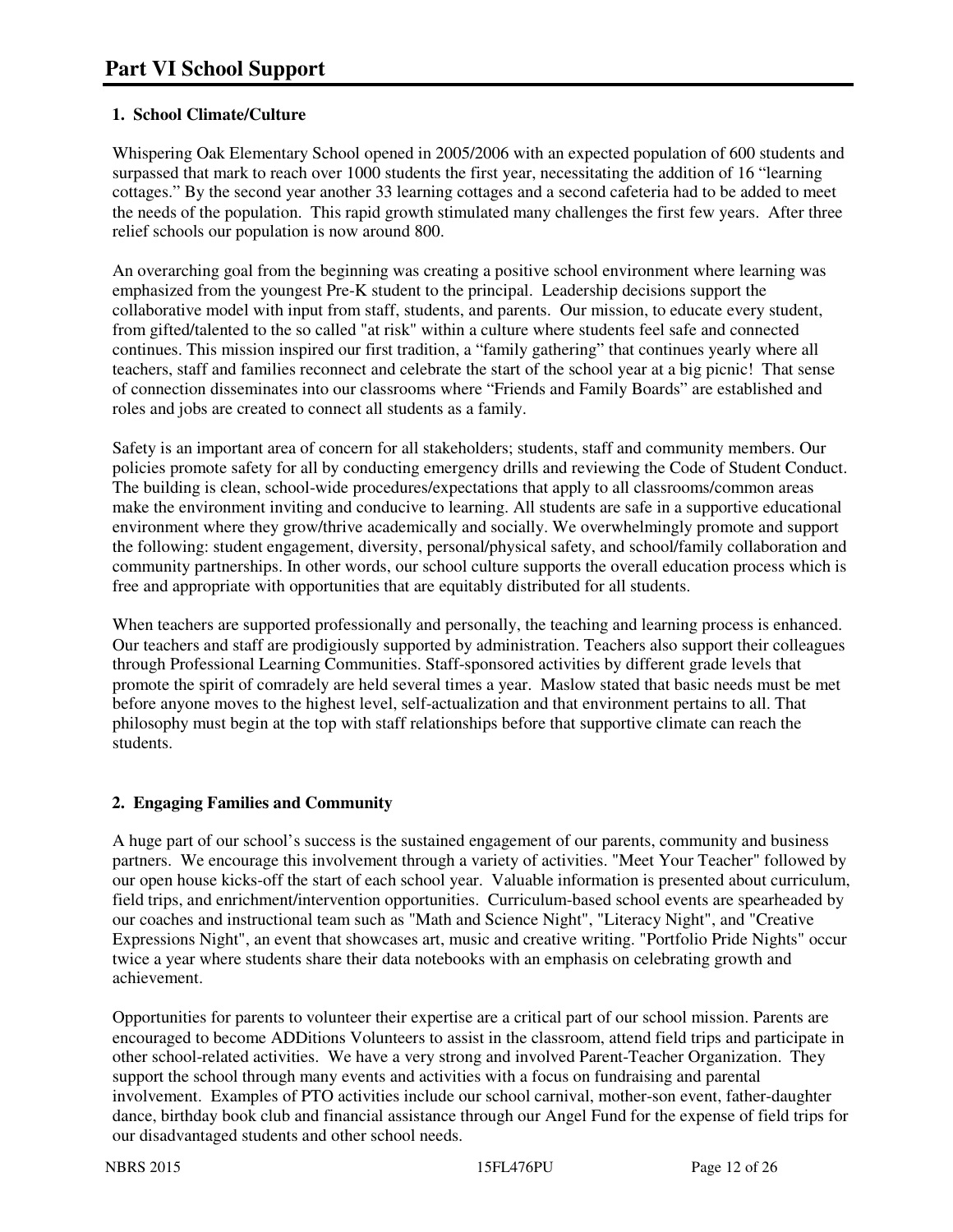The School Advisory Council provides stakeholders an opportunity to participate in the school's assessment of needs, development of priorities, identification/use of resources based on an analysis of multiple data sources shared by the administration yearly. The Exceptional Student Education and Multilingual Teams focus on providing parents with specific academic and behavioral strategies and support through on-going meetings. Our Multilingual Parent Leadership Council provides support for parents in the academic and social areas of dual-language speaking students. Parent-teacher conferences address the academic and/or behavior placements of students by providing academic information and answering questions.

Connect-Ed Orange System is used to provide our parents with valuable information from the superintendent and school-based administrators. The instructional staff provides monthly newsletters that assist with maintaining school/home communication as well as sharing upcoming events. Our business partners support our school financially through Spirit Nights where a portion of the proceeds comes back to the school to support academic needs.

Our Partners in Education and other community leaders, along with parents, participate in our annual Teach In event, a day that focuses on career opportunities.

These support systems enhance the learning experiences at our school and lead to success!

#### **3. Professional Development**

We encourage our teachers and staff to be life-long learners by providing on-going professional development and supporting Professional Learning Communities (PLC). Through our PLCs co-workers collaborate, reflect, share, research and enhance their effectiveness as professionals. We encourage teachers to share with their teams and to seek help when they are in need of a fresh new way to introduce a skill. Each teacher works on a skill area for deliberate practice as a way for teachers to grow their expertise through a series of planned action steps, reflections, and collaboration. Deliberate practice involves setting goals, focused practice and feedback, observing and discussing teaching, and monitoring progress. Throughout the year the PLC group will read and discuss articles, watch videos, observe each other and give feedback on their area of growth and share ideas to help strengthen that area.

The teachers and staff are encouraged to attend both school and district professional development training either in person or through online learning modules. One of our main focuses for professional development, recently based on rigorous standards, has been on performance based scales. Throughout the year, a variety of professional development opportunities are offered on campus to strengthen teacher practice. Consultants are brought in to train and update our staff on current trends in education. We also have book study activities where the entire faculty reads the same book, shares thoughts as well as plans to implement new ideas in the classroom.

To support teacher growth and performance one of the highly effective strategies in place at Whispering Oak is on-going coaching. We have highly trained instructional coaches who work closely with teachers to provide feedback, model lessons, and motivate teachers to learn, grow, and change. This coaching improves teacher practice that in turn improves student learning. Another strategy that is in place at our school is peer-to-peer observations which ensure opportunities for our teachers to learn from one another. By observing others, our school culture recognizes and capitalizes on the collective strengths and talents of our own staff members.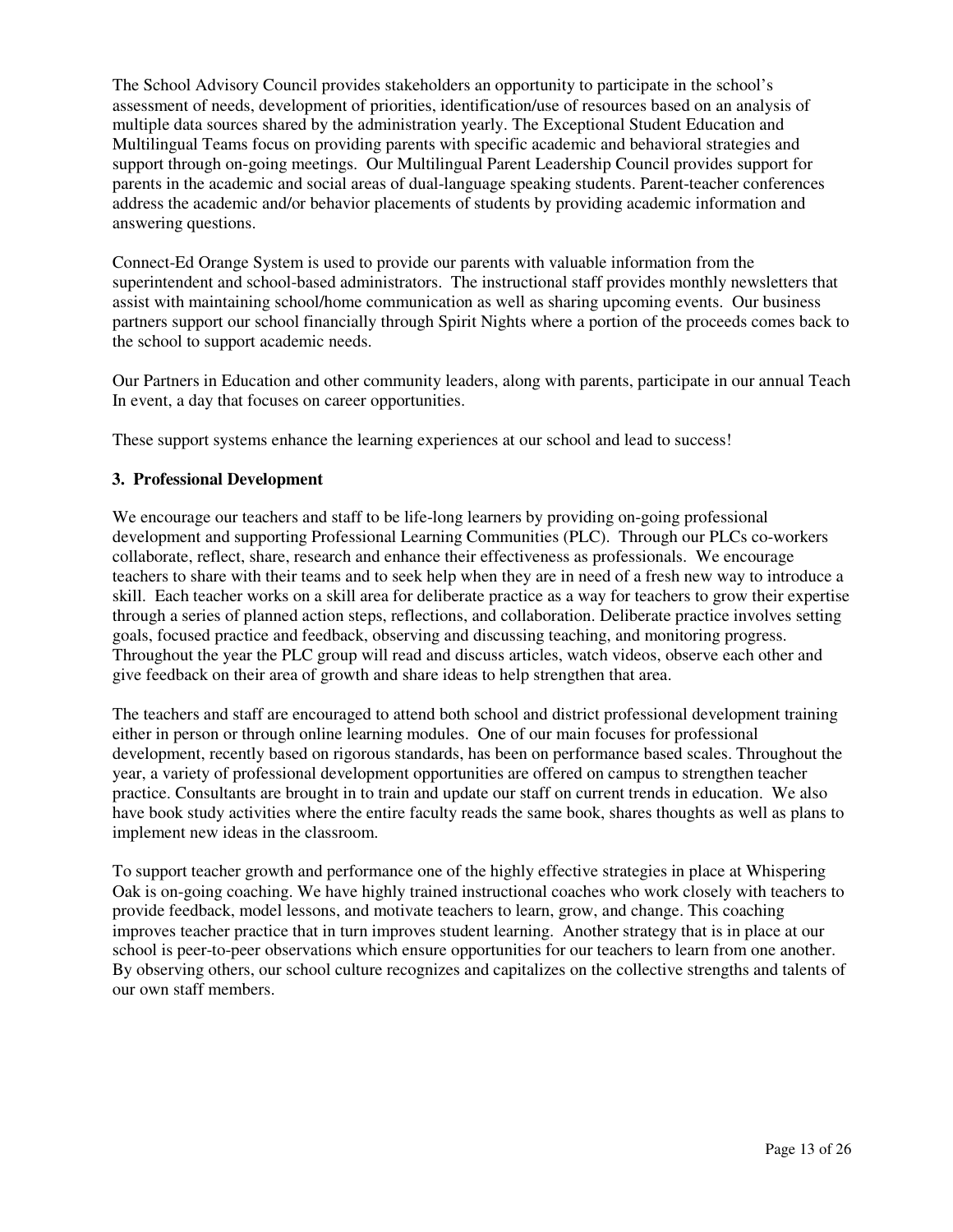#### **4. School Leadership**

Our school-based leadership team maintains a focus on the challenges and successes at our school through troubleshooting, guiding, and motivating our staff and students. The SBLT includes the principal, assistant principal and instructional coaches working together to establish and implement the vision and mission that supports the overall teaching and learning process. Our philosophy is centered on "school-family," with an expectation to establish, build and sustain relationships between teachers and staff and in turn the expectation is for teachers to develop relationships with students in their classrooms.

The school's policies and procedures focus on providing the grade-level teams with a daily common planning and Professional Learning Community meetings to foster and enhance positive collaboration with colleagues. The PLC's are established with group-norms and organized by "role-specific-duties." Administration deemed the PLC's as "sacred-time" to discuss academic issues, concerns and provided a half-day planning for collaborating and working on rigorous detailed unit lesson plans. Ongoing professional development opportunities are provided and staff socials sponsored to enhance a positive and professional climate.

The instructional support team includes coaches who serve as mentors to all teachers, visiting the classroom, observing and modeling for teachers as needed. We have instructional coaches for the following academic areas: reading/writing, provides vast knowledge on the K-12 Literacy Plan and the next steps to take toward success, math/science, provides websites, training and modeling as well as a math fact fluency competition and MTSS/RTI, assists with documentation and provides teachers with appropriate interventions to meet academic fidelity of Tiers I-III involving both general education and ESE teachers. The staffing specialist schedules support personnel which play a significant role with interventions. The support team includes speech-language therapist/clinicians, adaptive physical education teacher, vision teacher, audiologist, occupational/physical therapists, social worker and school psychologist.

In order to have highly-qualified instructional staff the principal and assistant principal work together when reviewing resumes, check references and network with colleagues to recruit and hire teachers. At this time, five teachers are in the school's mentoring program, paired with a veteran teacher who is clinical education certified. The mentor and mentee meet on a regular basis to discuss issues that benefit the mentee such as lesson planning, grades and other concerns/questions regarding the teaching and learning process.

The greatest attribute of our SBLT is the ability to work together, collaborate with teachers to benefit student achievement and help them "rise to meet the academic challenges of 21st century!"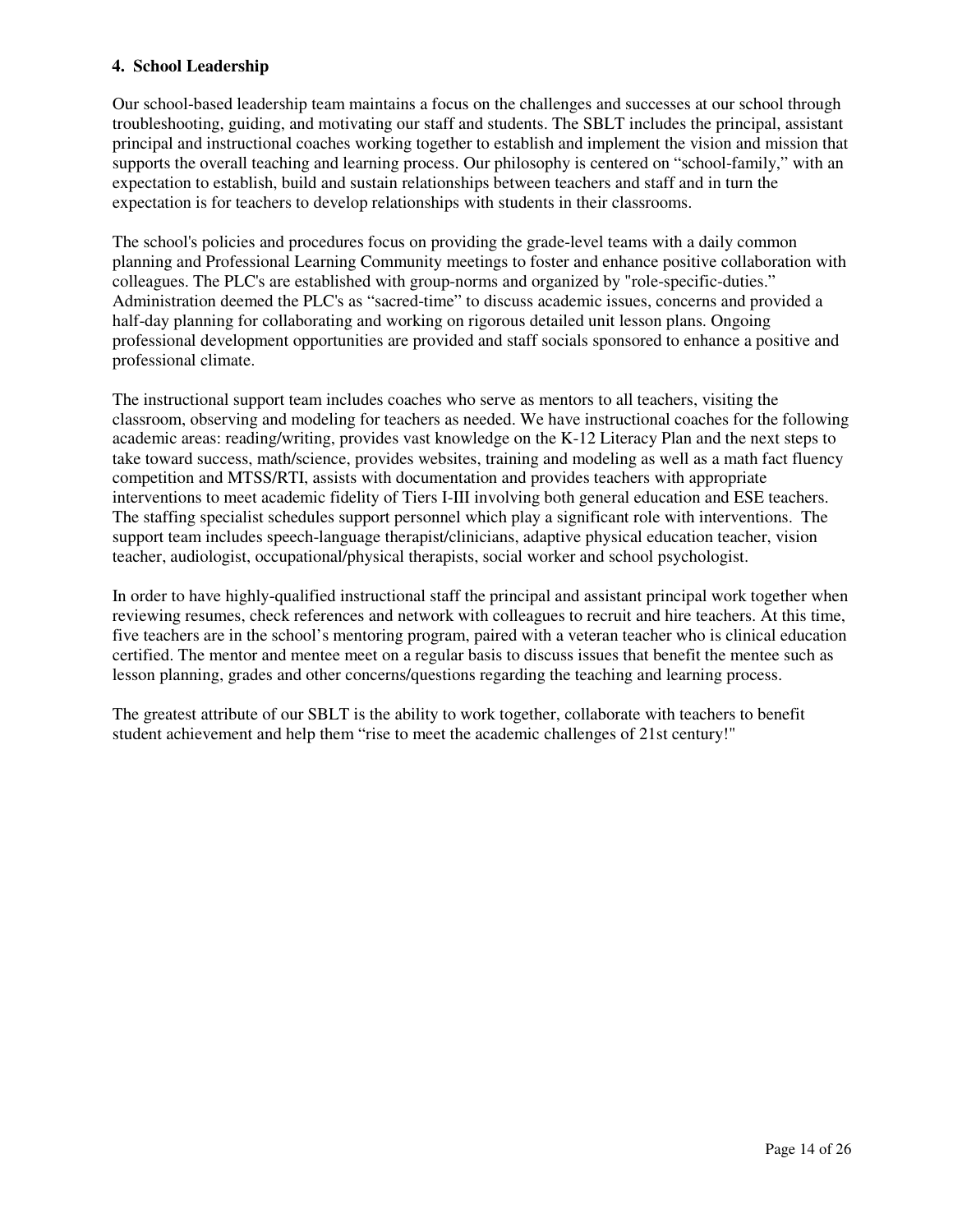# **PART VIII - ASSESSMENT RESULTS**

| <b>Subject: Math</b>                | <b>Test: FCAT</b>                    |
|-------------------------------------|--------------------------------------|
| <b>All Students Tested/Grade: 3</b> | <b>Edition/Publication Year: N/A</b> |
| <b>Publisher:</b> Harcourt & McGraw |                                      |

| School Year                         | 2013-2014        | 2012-2013        | 2011-2012      | 2010-2011      | 2009-2010    |
|-------------------------------------|------------------|------------------|----------------|----------------|--------------|
| Testing month                       | Apr              | Apr              | Apr            | Apr            | Apr          |
| <b>SCHOOL SCORES*</b>               |                  |                  |                |                |              |
| Level 3 or above                    | 87               | 82               | 65             | 67             | 86           |
| Level 4 or above                    | 54               | 55               | 37             | 35             | 62           |
| Number of students tested           | 124              | 103              | 218            | 220            | 225          |
| Percent of total students tested    | 100              | 100              | 100            | 100            | 100          |
| Number of students tested with      |                  |                  |                |                |              |
| alternative assessment              |                  |                  |                |                |              |
| % of students tested with           | $\mathbf{0}$     | $\mathbf{1}$     | 1              | $\overline{0}$ | $\mathbf{0}$ |
| alternative assessment              |                  |                  |                |                |              |
| <b>SUBGROUP SCORES</b>              |                  |                  |                |                |              |
| 1. Free and Reduced-Price           |                  |                  |                |                |              |
| Meals/Socio-Economic/               |                  |                  |                |                |              |
| <b>Disadvantaged Students</b>       |                  |                  |                |                |              |
| Level 3 or above                    | 96               | 62               | 50             | 46             | 78           |
| Level 4 or above                    | 34               | 31               | 22             | 23             | 46           |
| Number of students tested           | 27               | 29               | 114            | 95             | 105          |
| 2. Students receiving Special       |                  |                  |                |                |              |
| <b>Education</b>                    |                  |                  |                |                |              |
| Level 3 or above                    | $\boldsymbol{0}$ | $\mathbf{0}$     | 40             | 43             | 50           |
| Level 4 or above                    | $\overline{0}$   | $\overline{0}$   | $\overline{7}$ | 17             | 27           |
| Number of students tested           | $\overline{6}$   | $\overline{7}$   | 15             | 23             | 30           |
| 3. English Language Learner         |                  |                  |                |                |              |
| <b>Students</b>                     |                  |                  |                |                |              |
| Level 3 or above                    | $\overline{0}$   | $\boldsymbol{0}$ | 39             | 38             | 85           |
| Level 4 or above                    | $\overline{0}$   | $\boldsymbol{0}$ | 17             | $\overline{5}$ | 51           |
| Number of students tested           | 3                | $\overline{2}$   | 23             | 21             | 39           |
| 4. Hispanic or Latino               |                  |                  |                |                |              |
| <b>Students</b>                     |                  |                  |                |                |              |
| Level 3 or above                    | 73               | 80               | 40             | 58             | 87           |
| Level 4 or above                    | 38               | 40               | 19<br>47       | 13             | 54           |
| Number of students tested           | 26               | 15               |                | 40             | 55           |
| 5. African- American                |                  |                  |                |                |              |
| <b>Students</b><br>Level 3 or above | 91               | 60               | 46             | 42             | 79           |
| Level 4 or above                    | 45               | 20               | 26             | 16             | 49           |
|                                     |                  |                  | 35             | 38             | 53           |
| Number of students tested           | 11               | 10               |                |                |              |
| <b>6. Asian Students</b>            |                  |                  |                |                | 79           |
| Level 3 or above                    | $\boldsymbol{0}$ | 85               | 80             | 62             |              |
| Level 4 or above                    | $\boldsymbol{0}$ | 69               | 55             | 61             | 79           |
| Number of students tested           | $\overline{7}$   | 13               | 20             | 13             | 14           |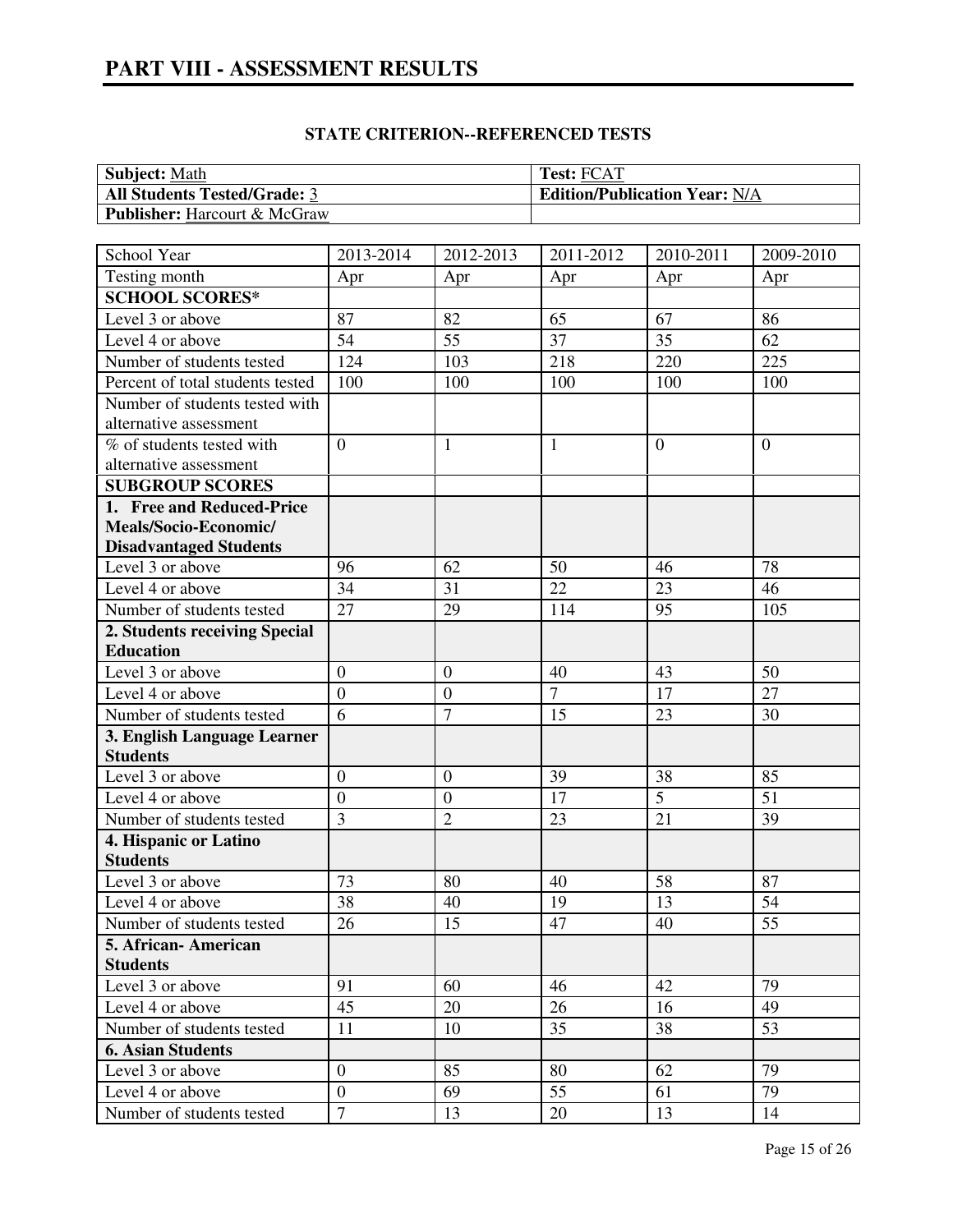| School Year                      | 2013-2014      | 2012-2013        | 2011-2012 | 2010-2011        | 2009-2010 |
|----------------------------------|----------------|------------------|-----------|------------------|-----------|
| 7. American Indian or            |                |                  |           |                  |           |
| <b>Alaska Native Students</b>    |                |                  |           |                  |           |
| Level 3 or above                 |                |                  |           |                  |           |
| Level 4 or above                 |                |                  |           |                  |           |
| Number of students tested        |                |                  |           |                  |           |
| 8. Native Hawaiian or other      |                |                  |           |                  |           |
| <b>Pacific Islander Students</b> |                |                  |           |                  |           |
| Level 3 or above                 |                |                  |           |                  |           |
| Level 4 or above                 |                |                  |           |                  |           |
| Number of students tested        |                |                  |           |                  |           |
| 9. White Students                |                |                  |           |                  |           |
| Level 3 or above                 | 91             | 85               | 79        | 78               | 90        |
| Level 4 or above                 | 63             | 61               | 45        | 42               | 73        |
| Number of students tested        | 68             | 54               | 101       | 111              | 91        |
| <b>10. Two or More Races</b>     |                |                  |           |                  |           |
| identified Students              |                |                  |           |                  |           |
| Level 3 or above                 | $\overline{0}$ | $\overline{0}$   | 64        | $\boldsymbol{0}$ | 91        |
| Level 4 or above                 | $\overline{0}$ | $\boldsymbol{0}$ | 43        | $\overline{0}$   | 72        |
| Number of students tested        | 6              | 8                | 14        | 9                | 11        |
| 11. Other 1: Other 1             |                |                  |           |                  |           |
| Level 3 or above                 |                |                  |           |                  |           |
| Level 4 or above                 |                |                  |           |                  |           |
| Number of students tested        |                |                  |           |                  |           |
| 12. Other 2: Other 2             |                |                  |           |                  |           |
| Level 3 or above                 |                |                  |           |                  |           |
| Level 4 or above                 |                |                  |           |                  |           |
| Number of students tested        |                |                  |           |                  |           |
| 13. Other 3: Other 3             |                |                  |           |                  |           |
| Level 3 or above                 |                |                  |           |                  |           |
| Level 4 or above                 |                |                  |           |                  |           |
| Number of students tested        |                |                  |           |                  |           |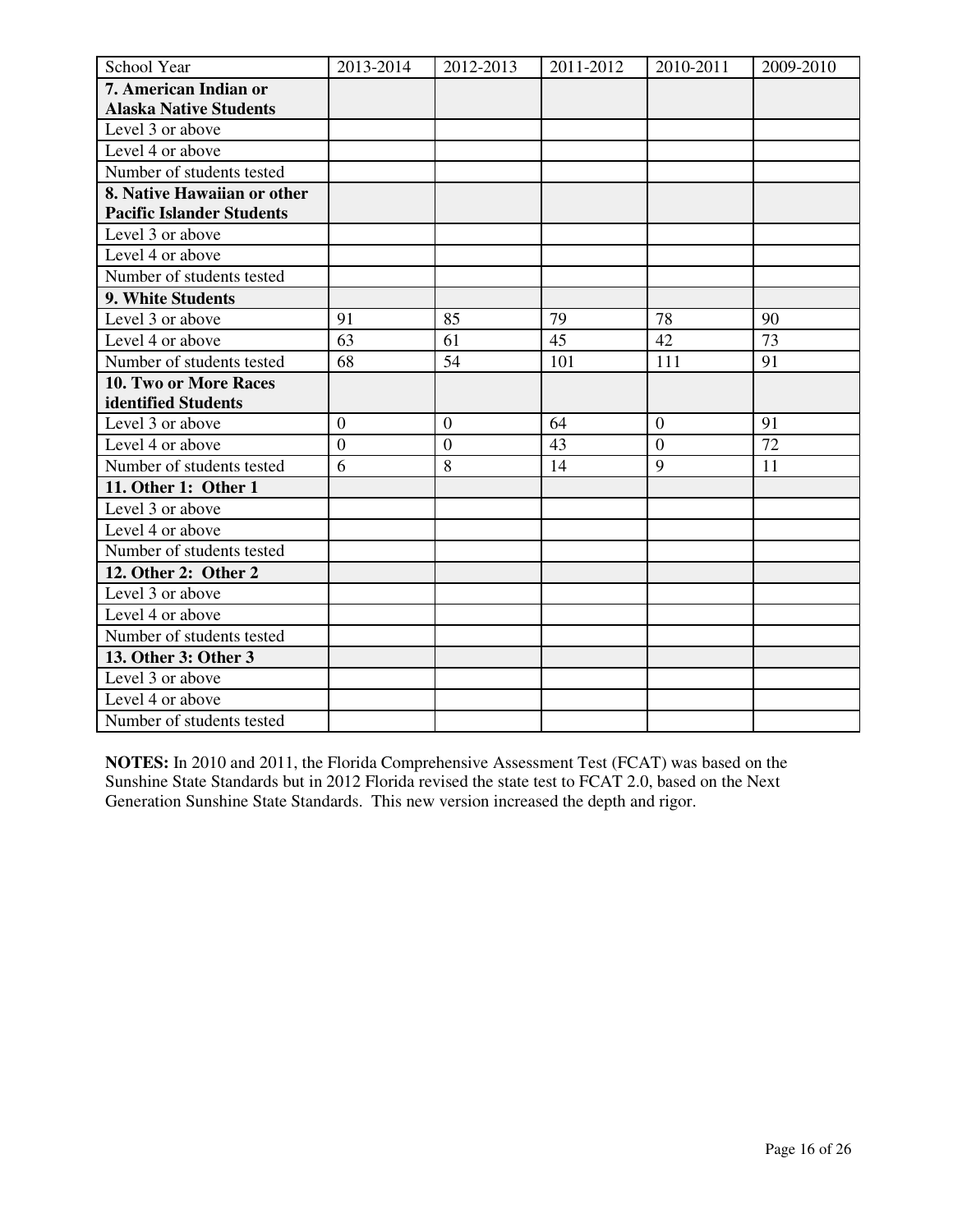| <b>Subject:</b> Math                | <b>Test: FCAT</b>                    |
|-------------------------------------|--------------------------------------|
| <b>All Students Tested/Grade: 4</b> | <b>Edition/Publication Year: N/A</b> |
| <b>Publisher:</b> Harcourt & McGraw |                                      |

| School Year                      | 2013-2014        | 2012-2013        | 2011-2012      | 2010-2011        | 2009-2010    |
|----------------------------------|------------------|------------------|----------------|------------------|--------------|
| Testing month                    | Apr              | Apr              | Apr            | Apr              | Apr          |
| <b>SCHOOL SCORES*</b>            |                  |                  |                |                  |              |
| Level 3 or above                 | 92               | 86               | 66             | 73               | 83           |
| Level 4 or above                 | 78               | 56               | 32             | 47               | 56           |
| Number of students tested        | 106              | 109              | 226            | 230              | 224          |
| Percent of total students tested | 100              | 100              | 100            | 100              | 100          |
| Number of students tested with   |                  |                  |                |                  |              |
| alternative assessment           |                  |                  |                |                  |              |
| % of students tested with        | $\mathbf{1}$     | $\boldsymbol{0}$ | $\overline{0}$ | $\boldsymbol{0}$ | $\mathbf{1}$ |
| alternative assessment           |                  |                  |                |                  |              |
| <b>SUBGROUP SCORES</b>           |                  |                  |                |                  |              |
| 1. Free and Reduced-Price        |                  |                  |                |                  |              |
| Meals/Socio-Economic/            |                  |                  |                |                  |              |
| <b>Disadvantaged Students</b>    |                  |                  |                |                  |              |
| Level 3 or above                 | 84               | 79               | 52             | 62               | 72           |
| Level 4 or above                 | 60               | 42               | 22             | 33               | 39           |
| Number of students tested        | 25               | 42               | 105            | 109              | 100          |
| 2. Students receiving Special    |                  |                  |                |                  |              |
| <b>Education</b>                 |                  |                  |                |                  |              |
| Level 3 or above                 | $\overline{0}$   | $\overline{0}$   | 26             | 31               | 48           |
| Level 4 or above                 | $\boldsymbol{0}$ | $\boldsymbol{0}$ | 11             | 19               | 12           |
| Number of students tested        | 6                | 5                | 27             | 32               | 25           |
| 3. English Language Learner      |                  |                  |                |                  |              |
| <b>Students</b>                  |                  |                  |                |                  |              |
| Level 3 or above                 | $\boldsymbol{0}$ | 55               | 35             | 58               | 64           |
| Level 4 or above                 | $\overline{0}$   | 36               | 5              | 25               | 27           |
| Number of students tested        | $\overline{0}$   | 11               | 20             | 31               | 33           |
| 4. Hispanic or Latino            |                  |                  |                |                  |              |
| <b>Students</b>                  |                  |                  |                |                  |              |
| Level 3 or above                 | 100              | 60               | 58             | 74               | 81           |
| Level 4 or above                 | 65               | 35               | 21             | 44               | 45           |
| Number of students tested        | 17               | 20               | 43             | 57               | 47           |
| 5. African- American             |                  |                  |                |                  |              |
| <b>Students</b>                  |                  |                  |                |                  |              |
| Level 3 or above                 | $\mathbf{0}$     | 94               | 43             | 55               | 56           |
| Level 4 or above                 | $\overline{0}$   | 63               | 20             | 36               | 28           |
| Number of students tested        | $\overline{8}$   | 16               | 40             | 51               | 43           |
| <b>6. Asian Students</b>         |                  |                  |                |                  |              |
| Level 3 or above                 | 92               | $\overline{0}$   | 86             | 80               | 86           |
| Level 4 or above                 | 85               | $\boldsymbol{0}$ | 28             | 70               | 43           |
| Number of students tested        | 13               | 8                | 14             | 10               | 14           |
| 7. American Indian or            |                  |                  |                |                  |              |
| <b>Alaska Native Students</b>    |                  |                  |                |                  |              |
| Level 3 or above                 |                  |                  |                |                  |              |
| Level 4 or above                 |                  |                  |                |                  |              |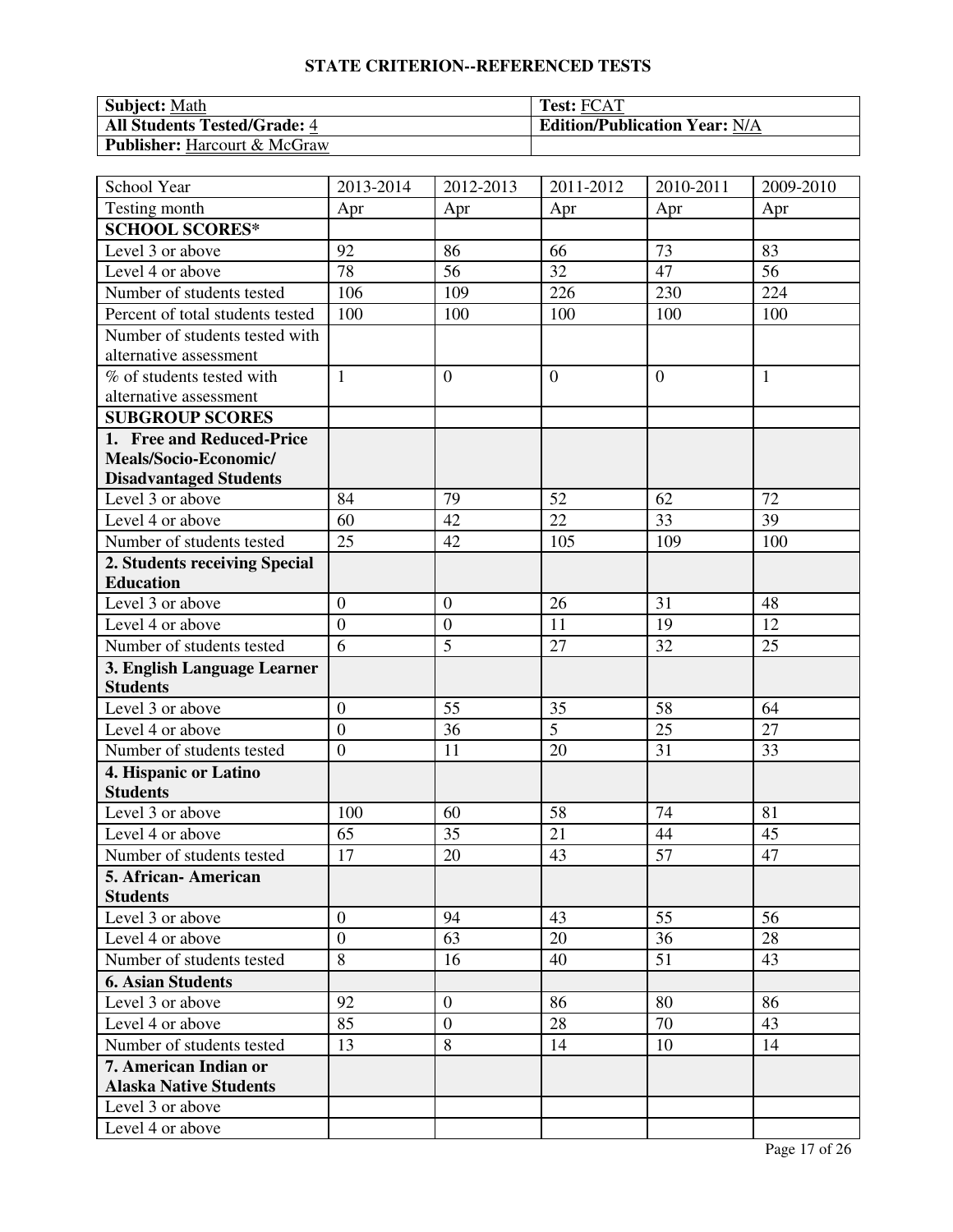| School Year                      | 2013-2014        | 2012-2013      | 2011-2012      | 2010-2011 | 2009-2010        |
|----------------------------------|------------------|----------------|----------------|-----------|------------------|
| Number of students tested        |                  |                |                |           |                  |
| 8. Native Hawaiian or other      |                  |                |                |           |                  |
| <b>Pacific Islander Students</b> |                  |                |                |           |                  |
| Level 3 or above                 |                  |                |                |           |                  |
| Level 4 or above                 |                  |                |                |           |                  |
| Number of students tested        |                  |                |                |           |                  |
| 9. White Students                |                  |                |                |           |                  |
| Level 3 or above                 | 93               | 90             | 73             | 82        | 92               |
| Level 4 or above                 | 85               | 55             | 42             | 54        | 71               |
| Number of students tested        | 58               | 60             | 112            | 96        | 110              |
| <b>10. Two or More Races</b>     |                  |                |                |           |                  |
| identified Students              |                  |                |                |           |                  |
| Level 3 or above                 | $\boldsymbol{0}$ | $\overline{0}$ | $\mathbf{0}$   | 71        | $\boldsymbol{0}$ |
| Level 4 or above                 | $\overline{0}$   | $\overline{0}$ | $\overline{0}$ | 42        | $\overline{0}$   |
| Number of students tested        | $\overline{7}$   | 5              | 9              | 14        | $\overline{7}$   |
| 11. Other 1: Other 1             |                  |                |                |           |                  |
| Level 3 or above                 |                  |                |                |           |                  |
| Level 4 or above                 |                  |                |                |           |                  |
| Number of students tested        |                  |                |                |           |                  |
| 12. Other 2: Other 2             |                  |                |                |           |                  |
| Level 3 or above                 |                  |                |                |           |                  |
| Level 4 or above                 |                  |                |                |           |                  |
| Number of students tested        |                  |                |                |           |                  |
| 13. Other 3: Other 3             |                  |                |                |           |                  |
| Level 3 or above                 |                  |                |                |           |                  |
| Level 4 or above                 |                  |                |                |           |                  |
| Number of students tested        |                  |                |                |           |                  |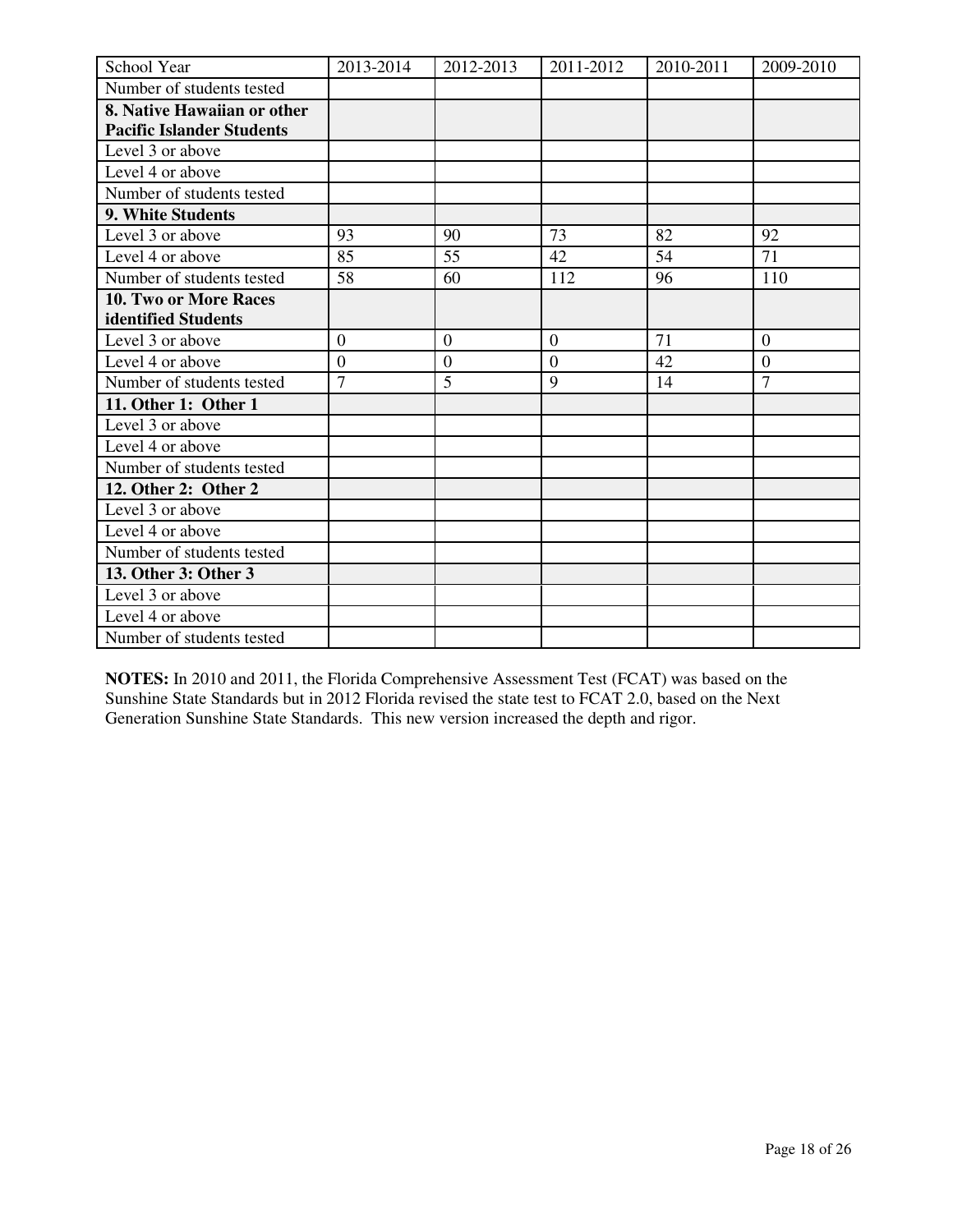| <b>Subject:</b> Math                | <b>Test: FCAT</b>                    |
|-------------------------------------|--------------------------------------|
| <b>All Students Tested/Grade: 5</b> | <b>Edition/Publication Year: N/A</b> |
| <b>Publisher:</b> Harcourt & McGraw |                                      |

| School Year                      | 2013-2014        | 2012-2013        | 2011-2012    | 2010-2011      | 2009-2010        |
|----------------------------------|------------------|------------------|--------------|----------------|------------------|
| Testing month                    | Apr              | Apr              | Apr          | Apr            | Apr              |
| <b>SCHOOL SCORES*</b>            |                  |                  |              |                |                  |
| Level 3 or above                 | 94               | 85               | 78           | 80             | 78               |
| Level 4 or above                 | 77               | 60               | 58           | 55             | 51               |
| Number of students tested        | 109              | 136              | 225          | 208            | 196              |
| Percent of total students tested | 100              | 100              | 100          | 100            | 100              |
| Number of students tested with   |                  |                  |              |                |                  |
| alternative assessment           |                  |                  |              |                |                  |
| % of students tested with        | $\overline{0}$   | $\overline{0}$   | $\mathbf{1}$ | $\overline{0}$ | $\mathbf{1}$     |
| alternative assessment           |                  |                  |              |                |                  |
| <b>SUBGROUP SCORES</b>           |                  |                  |              |                |                  |
| 1. Free and Reduced-Price        |                  |                  |              |                |                  |
| Meals/Socio-Economic/            |                  |                  |              |                |                  |
| <b>Disadvantaged Students</b>    |                  |                  |              |                |                  |
| Level 3 or above                 | 92               | 85               | 70           | 65             | 72               |
| Level 4 or above                 | 77               | 50               | 46           | 36             | 44               |
| Number of students tested        | 39               | 34               | 111          | 92             | 95               |
| 2. Students receiving Special    |                  |                  |              |                |                  |
| <b>Education</b>                 |                  |                  |              |                |                  |
| Level 3 or above                 | $\overline{0}$   | 73               | 35           | 36             | $\overline{7}$   |
| Level 4 or above                 | $\overline{0}$   | 18               | 27           | 14             | $\boldsymbol{0}$ |
| Number of students tested        | $\overline{3}$   | 11               | 26           | 22             | 14               |
| 3. English Language Learner      |                  |                  |              |                |                  |
| <b>Students</b>                  |                  |                  |              |                |                  |
| Level 3 or above                 | $\boldsymbol{0}$ | $\boldsymbol{0}$ | 35           | 48             | 56               |
| Level 4 or above                 | $\overline{0}$   | $\boldsymbol{0}$ | 18           | 21             | 25               |
| Number of students tested        | $\overline{9}$   | 8                | 17           | 23             | 16               |
| 4. Hispanic or Latino            |                  |                  |              |                |                  |
| <b>Students</b>                  |                  |                  |              |                |                  |
| Level 3 or above                 | 91               | 77               | 68           | 67             | 77               |
| Level 4 or above                 | 64               | 50               | 45           | 43             | 48               |
| Number of students tested        | 22               | 22               | 62           | 48             | 44               |
| 5. African- American             |                  |                  |              |                |                  |
| <b>Students</b>                  |                  |                  |              |                |                  |
| Level 3 or above                 | 87               | 77               | 74           | 70             | 64               |
| Level 4 or above                 | 73               | 31               | 46           | 30             | 26               |
| Number of students tested        | 15               | 13               | 43           | 33             | 47               |
| <b>6. Asian Students</b>         |                  |                  |              |                |                  |
| Level 3 or above                 | 100              | $\overline{0}$   | 92           | 93             | 100              |
| Level 4 or above                 | 80               | $\overline{0}$   | 77           | 53             | 64               |
| Number of students tested        | 10               | 6                | 13           | 15             | 14               |
| 7. American Indian or            |                  |                  |              |                |                  |
| <b>Alaska Native Students</b>    |                  |                  |              |                |                  |
| Level 3 or above                 |                  |                  |              |                |                  |
| Level 4 or above                 |                  |                  |              |                |                  |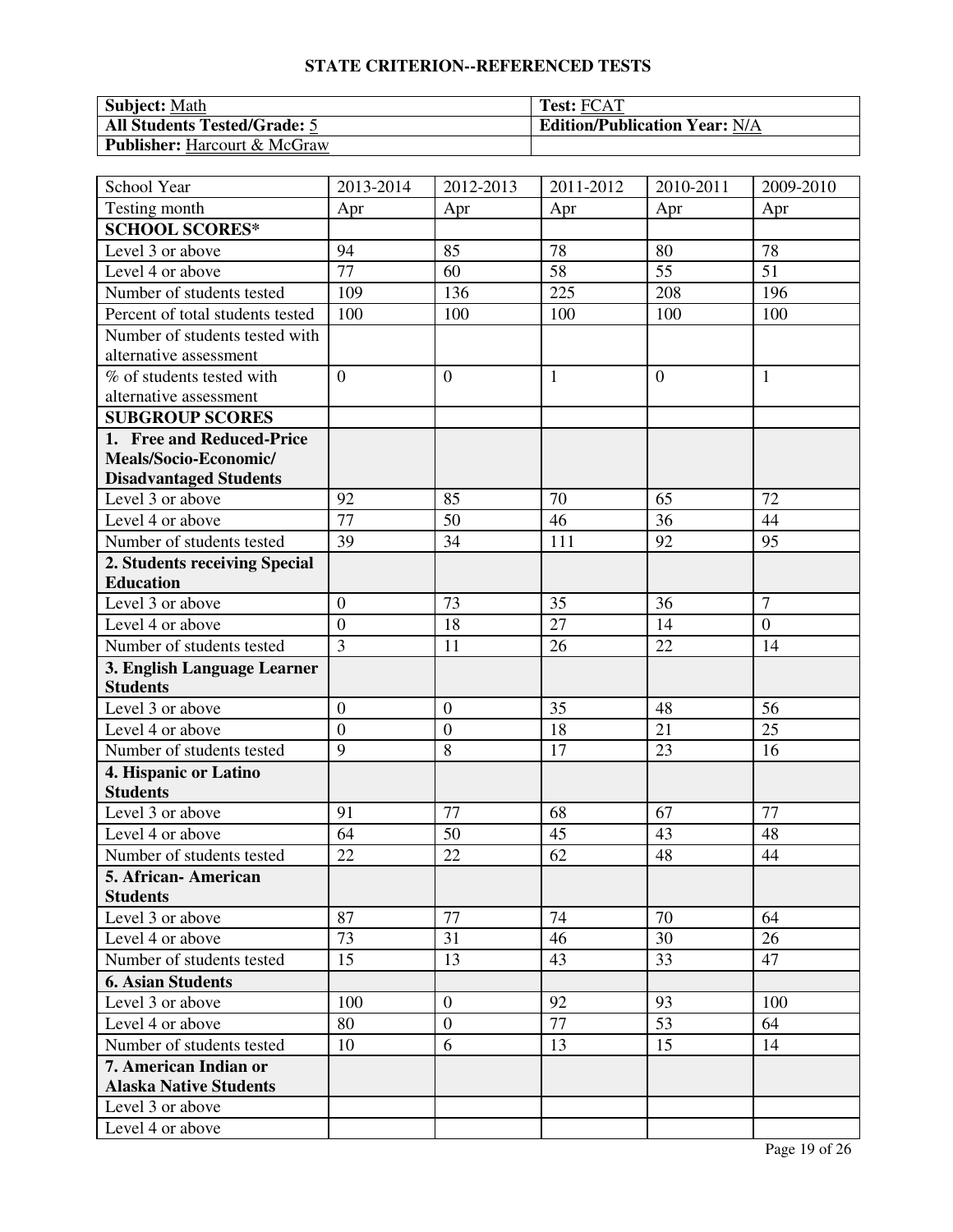| School Year                      | 2013-2014      | 2012-2013      | 2011-2012 | 2010-2011      | 2009-2010      |
|----------------------------------|----------------|----------------|-----------|----------------|----------------|
| Number of students tested        |                |                |           |                |                |
| 8. Native Hawaiian or other      |                |                |           |                |                |
| <b>Pacific Islander Students</b> |                |                |           |                |                |
| Level 3 or above                 |                |                |           |                |                |
| Level 4 or above                 |                |                |           |                |                |
| Number of students tested        |                |                |           |                |                |
| 9. White Students                |                |                |           |                |                |
| Level 3 or above                 | 95             | 86             | 84        | 86             | 86             |
| Level 4 or above                 | 81             | 62             | 79        | 65             | 66             |
| Number of students tested        | 58             | 83             | 95        | 103            | 85             |
| <b>10. Two or More Races</b>     |                |                |           |                |                |
| identified Students              |                |                |           |                |                |
| Level 3 or above                 | $\overline{0}$ | $\theta$       | 82        | $\theta$       | $\overline{0}$ |
| Level 4 or above                 | $\overline{0}$ | $\overline{0}$ | 54        | $\overline{0}$ | $\overline{0}$ |
| Number of students tested        | $\overline{4}$ | 5              | 11        | 6              | 5              |
| 11. Other 1: Other 1             |                |                |           |                |                |
| Level 3 or above                 |                |                |           |                |                |
| Level 4 or above                 |                |                |           |                |                |
| Number of students tested        |                |                |           |                |                |
| 12. Other 2: Other 2             |                |                |           |                |                |
| Level 3 or above                 |                |                |           |                |                |
| Level 4 or above                 |                |                |           |                |                |
| Number of students tested        |                |                |           |                |                |
| 13. Other 3: Other 3             |                |                |           |                |                |
| Level 3 or above                 |                |                |           |                |                |
| Level 4 or above                 |                |                |           |                |                |
| Number of students tested        |                |                |           |                |                |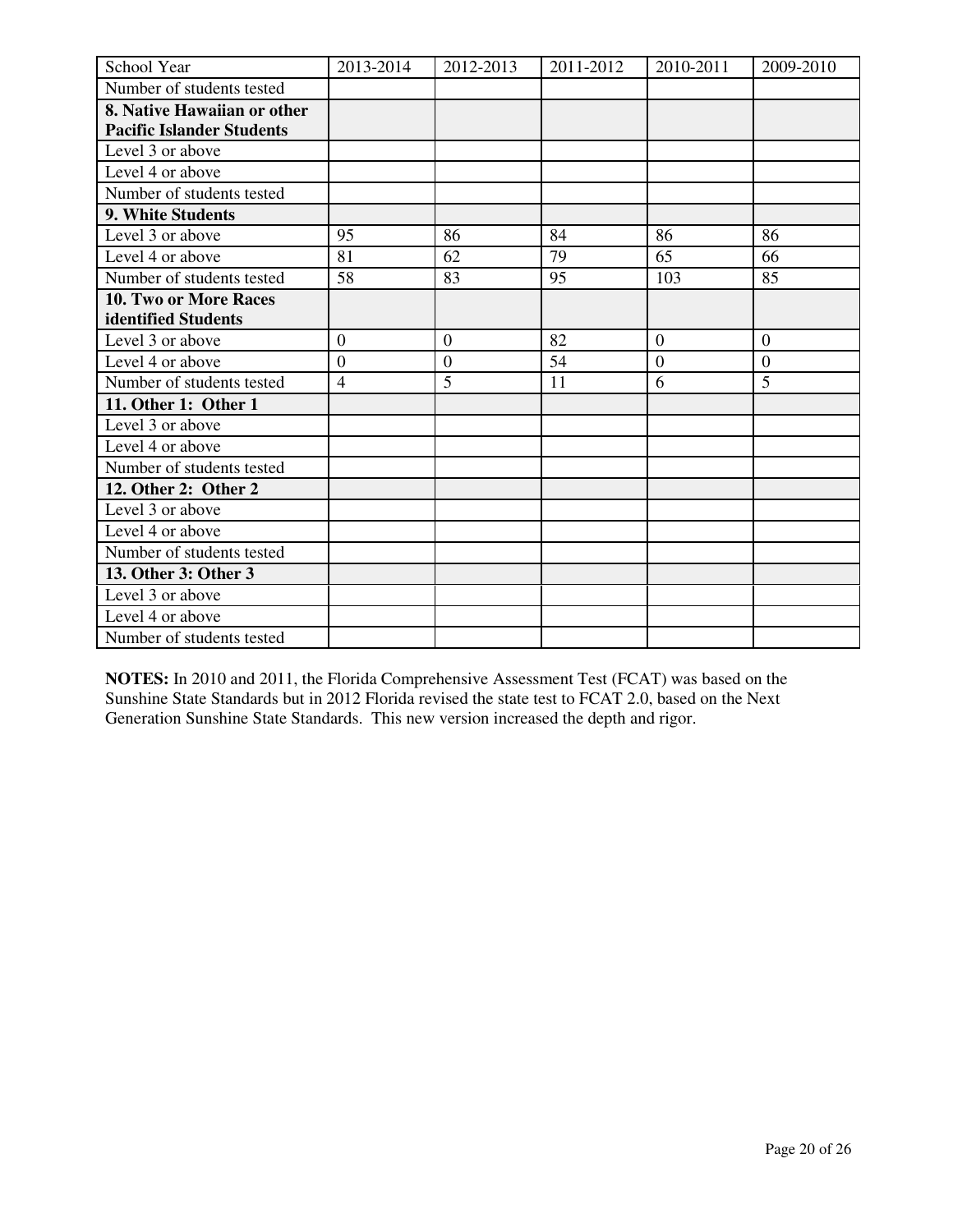| <b>Subject:</b> Reading/ELA            | <b>Test: FCAT</b>                    |
|----------------------------------------|--------------------------------------|
| <b>All Students Tested/Grade: 3</b>    | <b>Edition/Publication Year: N/A</b> |
| <b>Publisher:</b> Harcourt $\&$ McGraw |                                      |

| School Year                          | 2013-2014        | 2012-2013        | 2011-2012    | 2010-2011      | 2009-2010      |
|--------------------------------------|------------------|------------------|--------------|----------------|----------------|
| Testing month                        | Apr              | Apr              | Apr          | Apr            | Apr            |
| <b>SCHOOL SCORES*</b>                |                  |                  |              |                |                |
| Level 3 or above                     | 88               | 84               | 69           | 72             | 79             |
| Level 4 or above                     | 66               | 61               | 45           | 46             | 50             |
| Number of students tested            | 124              | 103              | 217          | 219            | 225            |
| Percent of total students tested     | 100              | 99               | 100          | 100            | 100            |
| Number of students tested with       |                  |                  |              |                |                |
| alternative assessment               |                  |                  |              |                |                |
| % of students tested with            | $\overline{0}$   | $\mathbf{1}$     | $\mathbf{1}$ | $\overline{0}$ | $\overline{0}$ |
| alternative assessment               |                  |                  |              |                |                |
| <b>SUBGROUP SCORES</b>               |                  |                  |              |                |                |
| 1. Free and Reduced-Price            |                  |                  |              |                |                |
| Meals/Socio-Economic/                |                  |                  |              |                |                |
| <b>Disadvantaged Students</b>        |                  |                  |              |                |                |
| Level 3 or above                     | 85               | 62               | 58           | 53             | 69             |
| Level 4 or above                     | 52               | 34               | 30           | 29             | 34             |
| Number of students tested            | 27               | 29               | 113          | 94             | 105            |
| 2. Students receiving Special        |                  |                  |              |                |                |
| <b>Education</b>                     |                  |                  |              |                |                |
| Level 3 or above                     | $\overline{0}$   | $\overline{0}$   | 50           | 35             | 37             |
| Level 4 or above                     | $\overline{0}$   | $\boldsymbol{0}$ | 14           | 22             | 17             |
| Number of students tested            | 6                | $\overline{7}$   | 14           | 23             | 30             |
| 3. English Language Learner          |                  |                  |              |                |                |
| <b>Students</b>                      |                  |                  |              |                |                |
| Level 3 or above                     | $\boldsymbol{0}$ | $\overline{0}$   | 36           | 30             | 64             |
| Level 4 or above                     | $\overline{0}$   | $\boldsymbol{0}$ | 9            | 5              | 24             |
| Number of students tested            | $\overline{3}$   | $\overline{2}$   | 22           | 20             | 39             |
| 4. Hispanic or Latino                |                  |                  |              |                |                |
| <b>Students</b>                      |                  |                  |              |                |                |
| Level 3 or above                     | 81               | 73               | 62           | 64             | 71             |
| Level 4 or above                     | 50               | 40               | 32           | 29             | 34             |
| Number of students tested            | 26               | 15               | 47           | 39             | 55             |
| 5. African- American                 |                  |                  |              |                |                |
| <b>Students</b>                      |                  |                  |              |                |                |
| Level 3 or above<br>Level 4 or above | 82<br>54         | 70<br>30         | 46<br>25     | 50<br>31       | 72<br>30       |
|                                      |                  |                  |              |                |                |
| Number of students tested            | 11               | 10               | 35           | 38             | 53             |
| <b>6. Asian Students</b>             |                  |                  |              |                |                |
| Level 3 or above                     | $\boldsymbol{0}$ | 92               | 84           | 85             | 79             |
| Level 4 or above                     | $\overline{0}$   | 54               | 63           | 46             | 57             |
| Number of students tested            | $\overline{7}$   | 13               | 19           | 13             | 14             |
| 7. American Indian or                |                  |                  |              |                |                |
| <b>Alaska Native Students</b>        |                  |                  |              |                |                |
| Level 3 or above                     |                  |                  |              |                |                |
| Level 4 or above                     |                  |                  |              |                |                |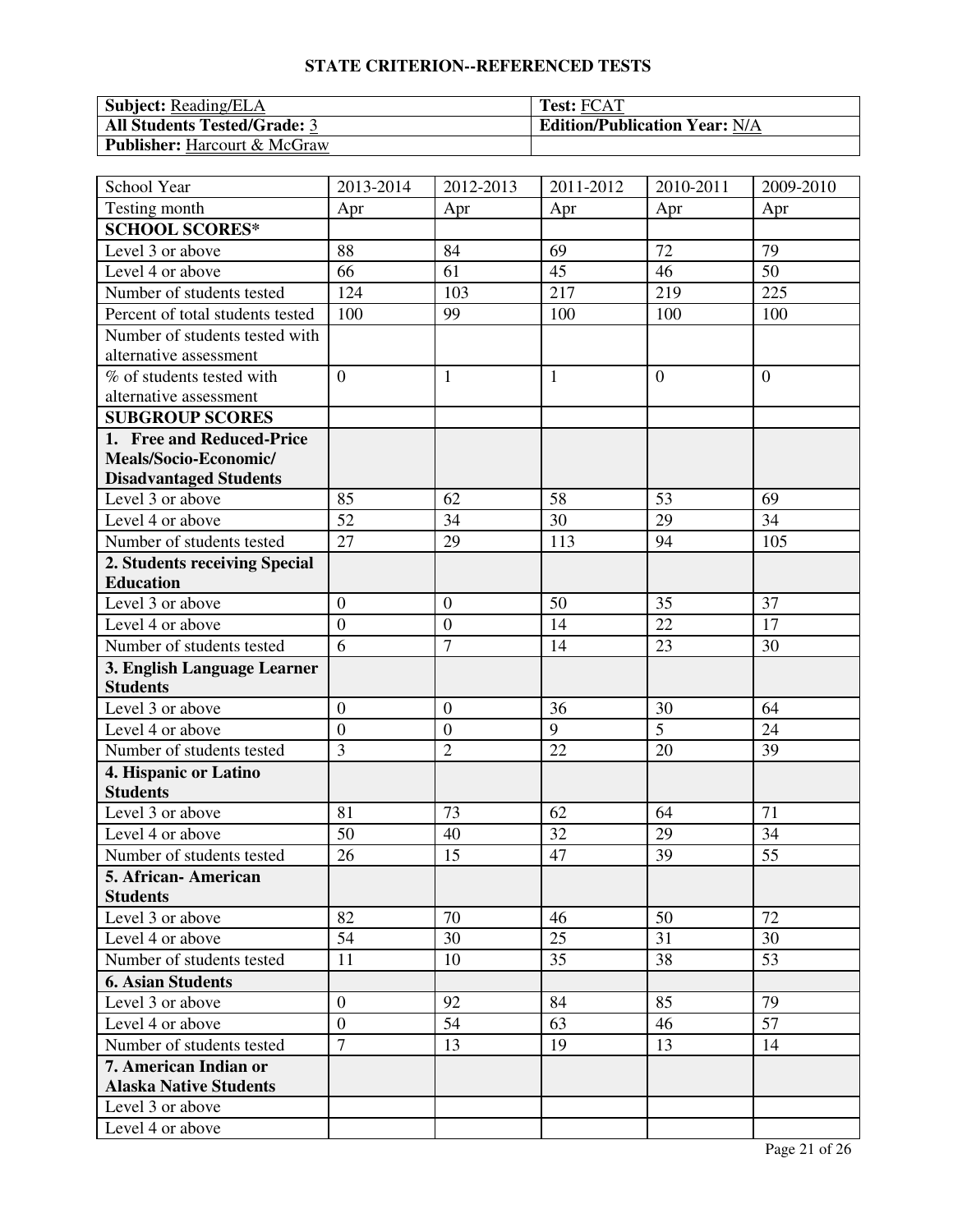| School Year                      | 2013-2014        | 2012-2013        | 2011-2012 | 2010-2011      | 2009-2010 |
|----------------------------------|------------------|------------------|-----------|----------------|-----------|
| Number of students tested        |                  |                  |           |                |           |
| 8. Native Hawaiian or other      |                  |                  |           |                |           |
| <b>Pacific Islander Students</b> |                  |                  |           |                |           |
| Level 3 or above                 |                  |                  |           |                |           |
| Level 4 or above                 |                  |                  |           |                |           |
| Number of students tested        |                  |                  |           |                |           |
| 9. White Students                |                  |                  |           |                |           |
| Level 3 or above                 | 91               | 89               | 78        | 80             | 87        |
| Level 4 or above                 | 75               | 74               | 53        | 55             | 67        |
| Number of students tested        | 68               | 54               | 101       | 111            | 91        |
| 10. Two or More Races            |                  |                  |           |                |           |
| identified Students              |                  |                  |           |                |           |
| Level 3 or above                 | $\boldsymbol{0}$ | $\boldsymbol{0}$ | 64        | $\overline{0}$ | 91        |
| Level 4 or above                 | $\overline{0}$   | $\overline{0}$   | 50        | $\overline{0}$ | 73        |
| Number of students tested        | 6                | 8                | 14        | 9              | 11        |
| 11. Other 1: Other 1             |                  |                  |           |                |           |
| Level 3 or above                 |                  |                  |           |                |           |
| Level 4 or above                 |                  |                  |           |                |           |
| Number of students tested        |                  |                  |           |                |           |
| 12. Other 2: Other 2             |                  |                  |           |                |           |
| Level 3 or above                 |                  |                  |           |                |           |
| Level 4 or above                 |                  |                  |           |                |           |
| Number of students tested        |                  |                  |           |                |           |
| 13. Other 3: Other 3             |                  |                  |           |                |           |
| Level 3 or above                 |                  |                  |           |                |           |
| Level 4 or above                 |                  |                  |           |                |           |
| Number of students tested        |                  |                  |           |                |           |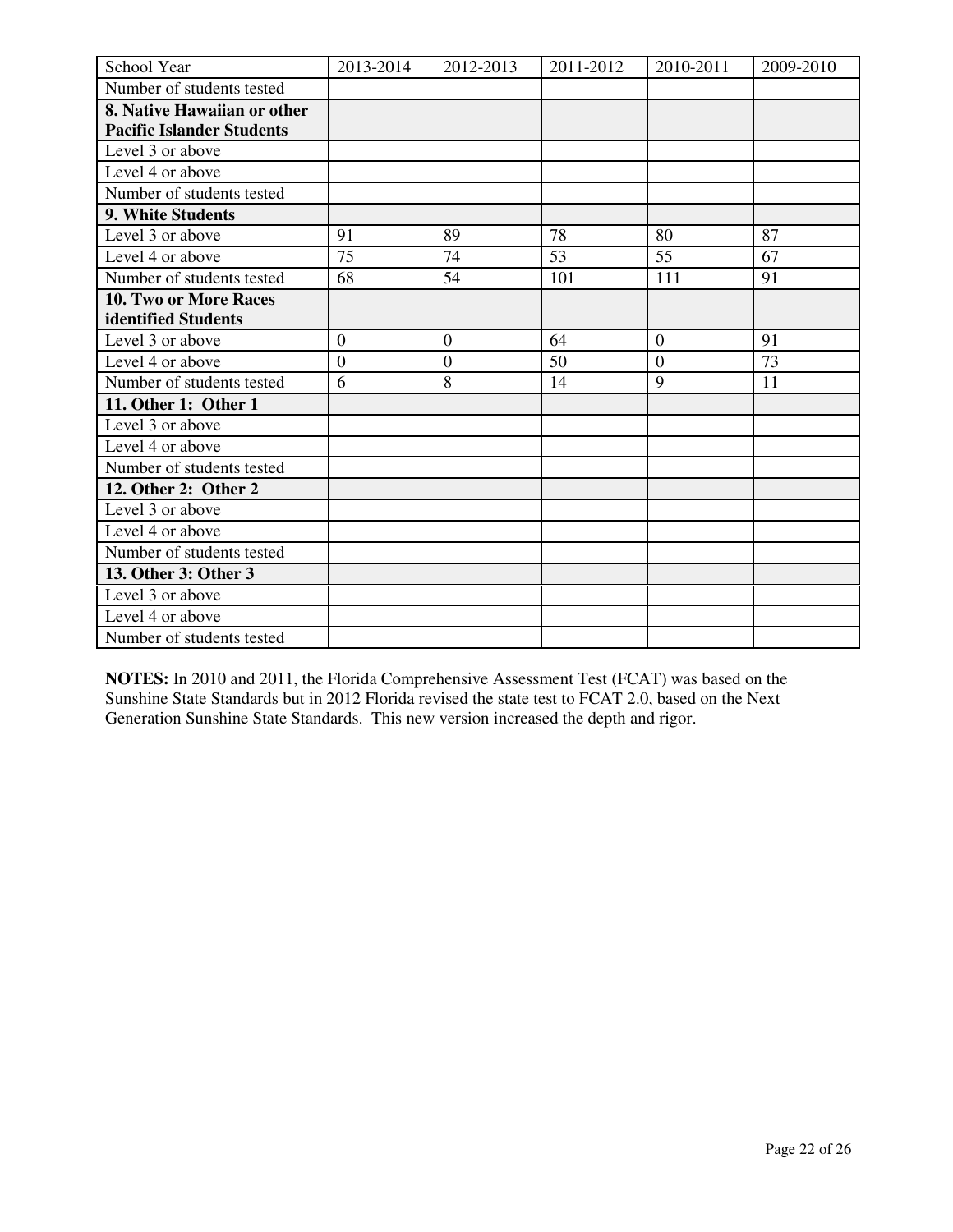| <b>Subject:</b> Reading/ELA         | <b>Test: FCAT</b>                    |
|-------------------------------------|--------------------------------------|
| <b>All Students Tested/Grade: 4</b> | <b>Edition/Publication Year: N/A</b> |
| <b>Publisher:</b> Harcourt & McGraw |                                      |

| School Year                      | 2013-2014        | 2012-2013        | 2011-2012      | 2010-2011      | 2009-2010    |
|----------------------------------|------------------|------------------|----------------|----------------|--------------|
| Testing month                    | Apr              | Apr              | Apr            | Apr            | Apr          |
| <b>SCHOOL SCORES*</b>            |                  |                  |                |                |              |
| Level 3 or above                 | 86               | 81               | 72             | 68             | 81           |
| Level 4 or above                 | 64               | 55               | 46             | 40             | 54           |
| Number of students tested        | 106              | 110              | 226            | 228            | 223          |
| Percent of total students tested | 100              | 99               | 100            | 100            | 100          |
| Number of students tested with   |                  |                  |                |                |              |
| alternative assessment           |                  |                  |                |                |              |
| % of students tested with        | $\mathbf{1}$     | $\overline{0}$   | $\overline{0}$ | $\overline{0}$ | $\mathbf{1}$ |
| alternative assessment           |                  |                  |                |                |              |
| <b>SUBGROUP SCORES</b>           |                  |                  |                |                |              |
| 1. Free and Reduced-Price        |                  |                  |                |                |              |
| Meals/Socio-Economic/            |                  |                  |                |                |              |
| <b>Disadvantaged Students</b>    |                  |                  |                |                |              |
| Level 3 or above                 | 76               | 81               | 56             | 55             | 70           |
| Level 4 or above                 | 48               | 50               | 33             | 29             | 33           |
| Number of students tested        | 25               | 42               | 105            | 107            | 100          |
| 2. Students receiving Special    |                  |                  |                |                |              |
| <b>Education</b>                 |                  |                  |                |                |              |
| Level 3 or above                 | $\overline{0}$   | $\overline{0}$   | 30             | 22             | 38           |
| Level 4 or above                 | $\overline{0}$   | $\boldsymbol{0}$ | 19             | 6              | 13           |
| Number of students tested        | 6                | 5                | 27             | 32             | 24           |
| 3. English Language Learner      |                  |                  |                |                |              |
| <b>Students</b>                  |                  |                  |                |                |              |
| Level 3 or above                 | $\boldsymbol{0}$ | 36               | 35             | 48             | 45           |
| Level 4 or above                 | $\overline{0}$   | 27               | 10             | 10             | 9            |
| Number of students tested        | $\overline{0}$   | 11               | 20             | 29             | 33           |
| 4. Hispanic or Latino            |                  |                  |                |                |              |
| <b>Students</b>                  |                  |                  |                |                |              |
| Level 3 or above                 | 76               | 65               | 67             | 67             | 66           |
| Level 4 or above                 | 64               | 40               | 32             | 31             | 35           |
| Number of students tested        | 17               | 20               | 43             | 55             | 47           |
| 5. African- American             |                  |                  |                |                |              |
| <b>Students</b>                  |                  |                  |                |                |              |
| Level 3 or above                 | $\overline{0}$   | 81               | 45             | 49             | 65           |
| Level 4 or above                 | $\overline{0}$   | 38               | 28             | 26             | 28           |
| Number of students tested        | 8                | 16               | 40             | 51             | 43           |
| <b>6. Asian Students</b>         |                  |                  |                |                |              |
| Level 3 or above                 | 92               | $\overline{0}$   | 79             | 80             | 86           |
| Level 4 or above                 | 69               | $\boldsymbol{0}$ | 71             | 50             | 57           |
| Number of students tested        | 13               | 8                | 14             | 10             | 14           |
| 7. American Indian or            |                  |                  |                |                |              |
| <b>Alaska Native Students</b>    |                  |                  |                |                |              |
| Level 3 or above                 |                  |                  |                |                |              |
| Level 4 or above                 |                  |                  |                |                |              |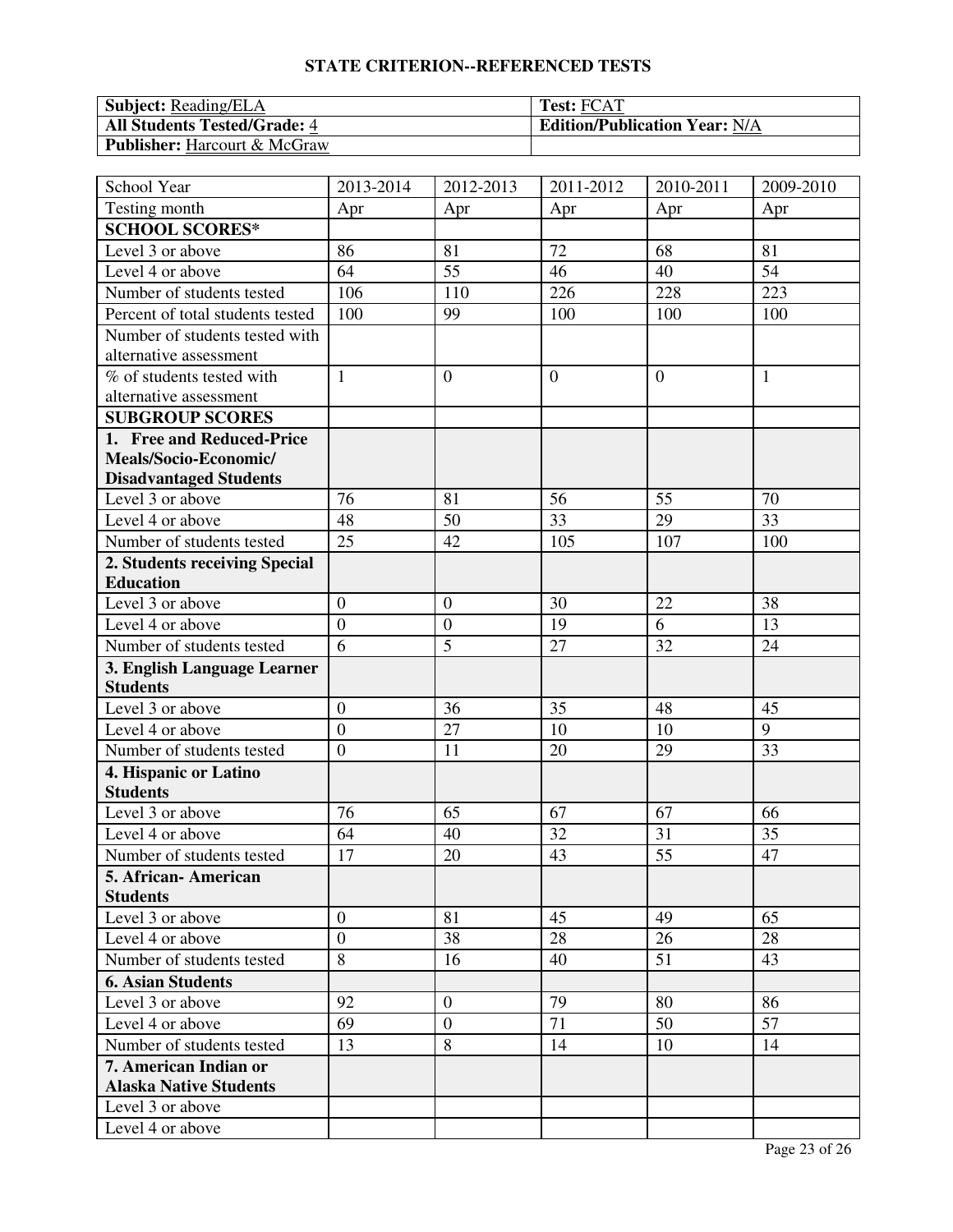| School Year                      | 2013-2014        | 2012-2013        | 2011-2012        | 2010-2011 | 2009-2010        |
|----------------------------------|------------------|------------------|------------------|-----------|------------------|
| Number of students tested        |                  |                  |                  |           |                  |
| 8. Native Hawaiian or other      |                  |                  |                  |           |                  |
| <b>Pacific Islander Students</b> |                  |                  |                  |           |                  |
| Level 3 or above                 |                  |                  |                  |           |                  |
| Level 4 or above                 |                  |                  |                  |           |                  |
| Number of students tested        |                  |                  |                  |           |                  |
| 9. White Students                |                  |                  |                  |           |                  |
| Level 3 or above                 | 90               | 82               | 81               | 76        | 92               |
| Level 4 or above                 | 68               | 59               | 57               | 51        | 71               |
| Number of students tested        | 58               | 61               | 112              | 96        | 109              |
| 10. Two or More Races            |                  |                  |                  |           |                  |
| identified Students              |                  |                  |                  |           |                  |
| Level 3 or above                 | $\boldsymbol{0}$ | $\boldsymbol{0}$ | $\boldsymbol{0}$ | 71        | $\boldsymbol{0}$ |
| Level 4 or above                 | $\overline{0}$   | $\overline{0}$   | $\overline{0}$   | 50        | $\overline{0}$   |
| Number of students tested        | $\overline{7}$   | 5                | 9                | 14        | 5                |
| 11. Other 1: Other 1             |                  |                  |                  |           |                  |
| Level 3 or above                 |                  |                  |                  |           |                  |
| Level 4 or above                 |                  |                  |                  |           |                  |
| Number of students tested        |                  |                  |                  |           |                  |
| 12. Other 2: Other 2             |                  |                  |                  |           |                  |
| Level 3 or above                 |                  |                  |                  |           |                  |
| Level 4 or above                 |                  |                  |                  |           |                  |
| Number of students tested        |                  |                  |                  |           |                  |
| 13. Other 3: Other 3             |                  |                  |                  |           |                  |
| Level 3 or above                 |                  |                  |                  |           |                  |
| Level 4 or above                 |                  |                  |                  |           |                  |
| Number of students tested        |                  |                  |                  |           |                  |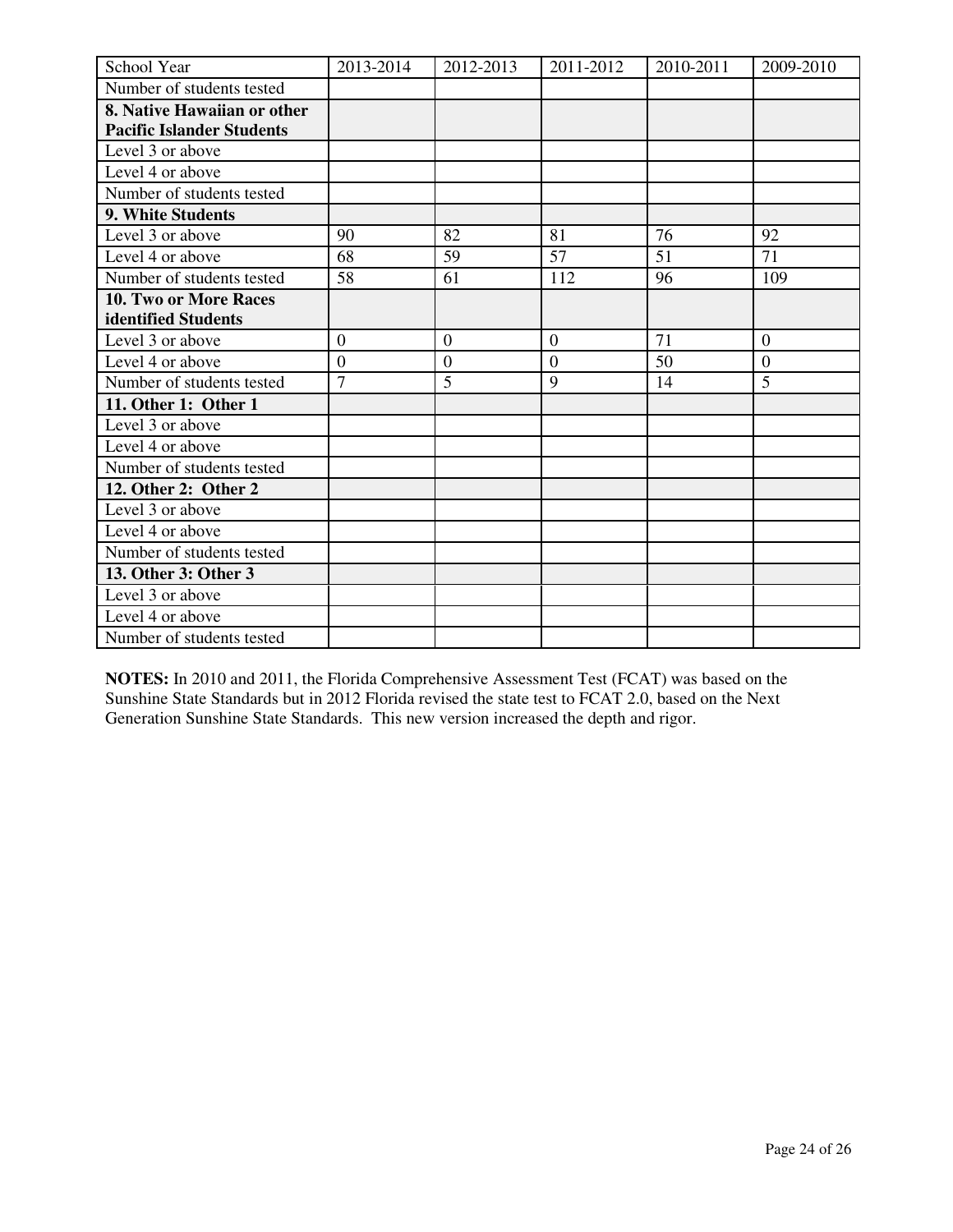| <b>Subject:</b> Reading/ELA         | <b>Test: FCAT</b>                    |
|-------------------------------------|--------------------------------------|
| <b>All Students Tested/Grade: 5</b> | <b>Edition/Publication Year: N/A</b> |
| <b>Publisher:</b> Harcourt & McGraw |                                      |

| School Year                      | 2013-2014      | 2012-2013        | 2011-2012      | 2010-2011      | 2009-2010    |
|----------------------------------|----------------|------------------|----------------|----------------|--------------|
| Testing month                    | Apr            | Apr              | Apr            | Apr            | Apr          |
| <b>SCHOOL SCORES*</b>            |                |                  |                |                |              |
| Level 3 or above                 | 89             | 84               | 72             | 71             | 81           |
| Level 4 or above                 | 60             | 60               | 49             | 40             | 50           |
| Number of students tested        | 108            | 135              | 225            | 208            | 196          |
| Percent of total students tested | 100            | 100              | 100            | 100            | 100          |
| Number of students tested with   |                |                  |                |                |              |
| alternative assessment           |                |                  |                |                |              |
| % of students tested with        | $\overline{0}$ | $\boldsymbol{0}$ | $\overline{0}$ | $\overline{2}$ | $\mathbf{1}$ |
| alternative assessment           |                |                  |                |                |              |
| <b>SUBGROUP SCORES</b>           |                |                  |                |                |              |
| 1. Free and Reduced-Price        |                |                  |                |                |              |
| Meals/Socio-Economic/            |                |                  |                |                |              |
| <b>Disadvantaged Students</b>    |                |                  |                |                |              |
| Level 3 or above                 | 90             | 74               | 59             | 53             | 74           |
| Level 4 or above                 | 54             | 44               | 33             | 25             | 39           |
| Number of students tested        | 39             | 34               | 111            | 92             | 95           |
| 2. Students receiving Special    |                |                  |                |                |              |
| <b>Education</b>                 |                |                  |                |                |              |
| Level 3 or above                 | $\overline{0}$ | 36               | 23             | 23             | 29           |
| Level 4 or above                 | $\overline{0}$ | 18               | 12             | 9              | 14           |
| Number of students tested        | $\overline{3}$ | 11               | 26             | 22             | 14           |
| 3. English Language Learner      |                |                  |                |                |              |
| <b>Students</b>                  |                |                  |                |                |              |
| Level 3 or above                 | $\overline{0}$ | $\mathbf{0}$     | 18             | 17             | 38           |
| Level 4 or above                 | $\overline{0}$ | $\boldsymbol{0}$ | 18             | $\overline{0}$ | 13           |
| Number of students tested        | 9              | 8                | 17             | 23             | 16           |
| 4. Hispanic or Latino            |                |                  |                |                |              |
| <b>Students</b>                  |                |                  |                |                |              |
| Level 3 or above                 | 86             | 73               | 66             | 54             | 80           |
| Level 4 or above                 | 57             | 50               | 34             | 29             | 39           |
| Number of students tested        | 21             | 22               | 62             | 48             | 44           |
| 5. African-American              |                |                  |                |                |              |
| <b>Students</b>                  |                |                  |                |                |              |
| Level 3 or above                 | 80             | 69               | 56             | 61             | 72           |
| Level 4 or above                 | 40             | 16               | 42             | 24             | 37           |
| Number of students tested        | 15             | 13               | 43             | 33             | 47           |
| <b>6. Asian Students</b>         |                |                  |                |                |              |
| Level 3 or above                 | 90             | $\boldsymbol{0}$ | 77             | 60             | 100          |
| Level 4 or above                 | 50             | $\boldsymbol{0}$ | 62             | 26             | 64           |
| Number of students tested        | 10             | $\mathbf{0}$     | 13             | 15             | 14           |
| 7. American Indian or            |                |                  |                |                |              |
| <b>Alaska Native Students</b>    |                |                  |                |                |              |
| Level 3 or above                 |                |                  |                |                |              |
| Level 4 or above                 |                |                  |                |                |              |